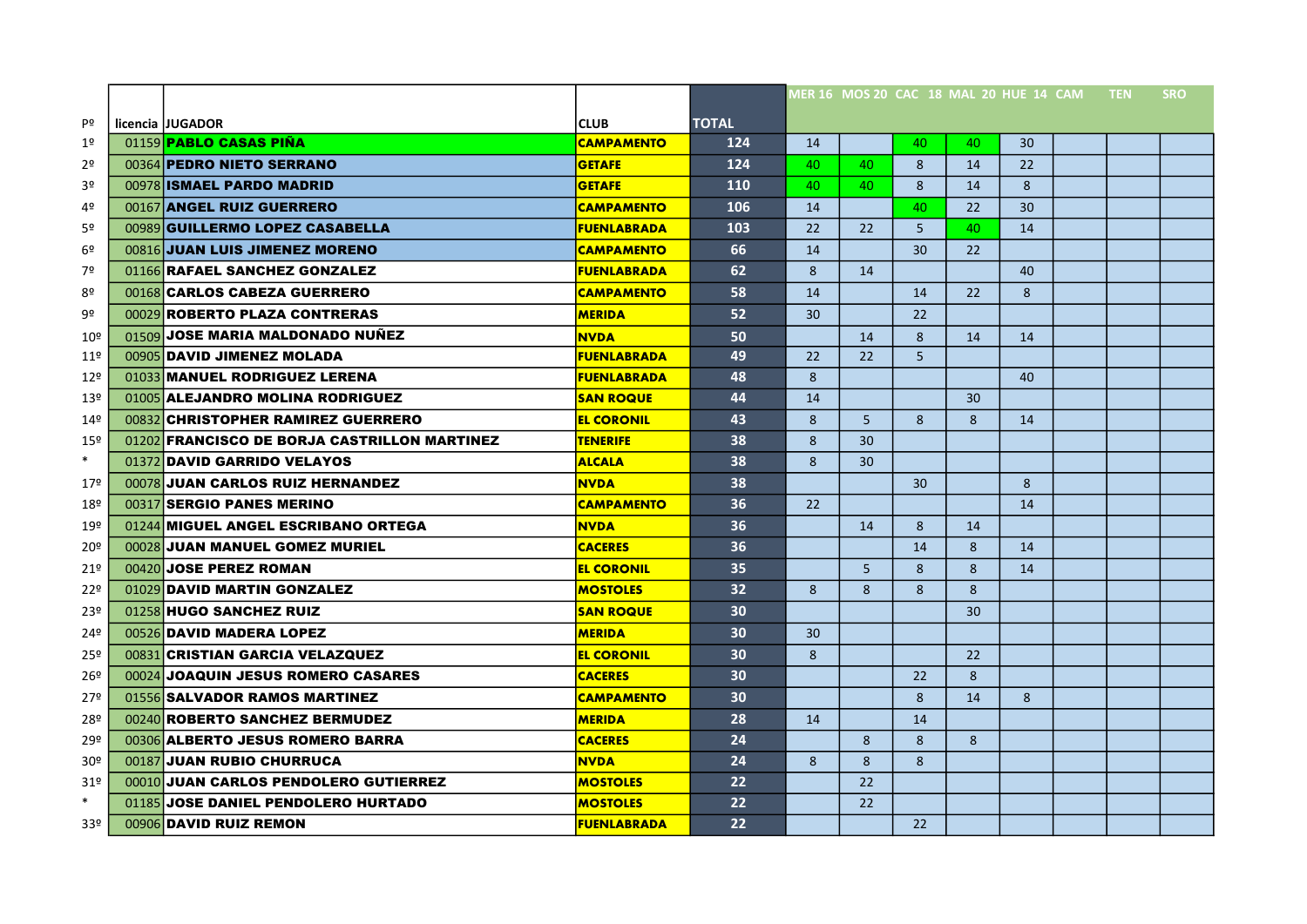| $\ast$          | 00936 AGUSTIN CORTES PAVON                | <b>CACERES</b>     | 22 |    |              | 22 |                |    |  |  |
|-----------------|-------------------------------------------|--------------------|----|----|--------------|----|----------------|----|--|--|
| 35º             | 00544 PATRICIA PLAZA SANCHO               | <b>MERIDA</b>      | 22 | 22 |              |    |                |    |  |  |
| 36 <sup>°</sup> | 00377 FRANCISCO SOLER RODRIGUEZ           | <b>HUERCAL</b>     | 22 |    |              |    |                | 22 |  |  |
| $\ast$          | 01403 ALVARO RODRIGUEZ MARTINEZ           | <b>HUERCAL</b>     | 22 |    |              |    |                | 22 |  |  |
| $\ast$          | 01405 DANIEL SOLER RODRIGUEZ              | <b>HUERCAL</b>     | 22 |    |              |    |                | 22 |  |  |
| 39º             | 01194 RICARDO CARBONERO JIMENEZ           | <b>FUENLABRADA</b> | 22 |    | 14           | 8  |                |    |  |  |
| 40º             | 01427 HECTOR BARRUTIA VAZQUEZ             | <b>MOSTOLES</b>    | 22 | 8  | 14           |    |                |    |  |  |
| 41º             | 00343 EUSEBIO CALLEJA MORENO              | <b>GETAFE</b>      | 22 |    | 8            | 14 |                |    |  |  |
| $\ast$          | 01239 OSCAR MANZANO PEREZ                 | <b>GETAFE</b>      | 22 |    | 8            | 14 |                |    |  |  |
| 43º             | 01007 JOSE MIGUEL MOLINA COCA             | <b>SAN ROQUE</b>   | 22 | 14 |              |    | 8              |    |  |  |
| 44º             | 00890 ALEJANDRO BARRADO PLAZA             | <b>MERIDA</b>      | 22 | 8  |              | 14 |                |    |  |  |
| $\ast$          | 01317 AITOR ROMERO GARCIA                 | <b>MERIDA</b>      | 22 | 8  |              | 14 |                |    |  |  |
| 46º             | 01234 DANIEL MANZANO NUÑEZ                | <b>GETAFE</b>      | 16 |    | 8            | 8  |                |    |  |  |
| 47º             | 00088 MIGUEL ANGEL FERNANDEZ GONZALEZ     | <b>GETAFE</b>      | 14 |    | 14           |    |                |    |  |  |
| $\ast$          | 00349 MIGUEL ANGEL GONZALEZ BANDERAS      | <b>MADRID</b>      | 14 |    | 14           |    |                |    |  |  |
| $\ast$          | 00874 JAVIER ALEJANDRO SILVA GOMEZ        | <b>MOSTOLES</b>    | 14 |    | 14           |    |                |    |  |  |
| 50º             | 00401 JUAN MANUEL LORENTE CASTILLO        | <b>CAMPAMENTO</b>  | 14 |    |              |    | 14             |    |  |  |
| $\ast$          | 01364 MIGUEL ANGEL BURGOS RODRIGUEZ       | <b>MALAGA</b>      | 14 |    |              |    | 14             |    |  |  |
| $\ast$          | 01365 MIGUEL ANGEL JIMENA RAMIREZ         | <b>MALAGA</b>      | 14 |    |              |    | 14             |    |  |  |
| 53º             | 01576 FRANCISCO JAVIER GONZALEZ QUINTANA  | <b>MERIDA</b>      | 14 |    |              | 14 |                |    |  |  |
| 54º             | 00021 DAVID GOMEZ SANCHEZ                 | <b>CACERES</b>     | 14 | 14 |              |    |                |    |  |  |
| 55º             | 00928 CARLOS BERENGUEL RODRIGUEZ          | <b>HUERCAL</b>     | 14 |    |              |    |                | 14 |  |  |
| $\ast$          | 01294 IKER SOLER RODRIGUEZ                | <b>HUERCAL</b>     | 14 |    |              |    |                | 14 |  |  |
| 57º             | 01510 JOSE LUIS FERNANDEZ MENDEZ DE ANDES | <b>NVDA</b>        | 13 |    | 8            |    | 5              |    |  |  |
| 58º             | 00793 CRISTOBAL IMBERNON GARCIA           | <b>ALMERIA</b>     | 13 |    |              |    | 5 <sup>5</sup> | 8  |  |  |
| $\ast$          | 00798 JUAN RAMON IMBERNON GARCIA          | <b>ALMERIA</b>     | 13 |    |              |    | 5 <sup>1</sup> | 8  |  |  |
| 60º             | 01028 DANIEL RIVERA VARGAS                | <b>FUENLABRADA</b> | 8  |    | 8            |    |                |    |  |  |
| $\ast$          | 01072 GONZALO MUÑOZ CASTILLO              | <b>GETAFE</b>      | 8  |    | 8            |    |                |    |  |  |
| $\ast$          | 01118 EMILIO TOMAS TORRICO CRESPO         | <b>MOSTOLES</b>    | 8  |    | 8            |    |                |    |  |  |
| $\ast$          | 01130 GONZALO MUÑOZ NUÑEZ                 | <b>GETAFE</b>      | 8  |    | 8            |    |                |    |  |  |
| $\ast$          | 01252 NURIA TORRICO CRESPO                | <b>MOSTOLES</b>    | 8  |    | 8            |    |                |    |  |  |
| $\ast$          | 01378 LUIS JOSE DE MARCOS IZQUIERDO       | <b>ALCALA</b>      | 8  |    | 8            |    |                |    |  |  |
| $\ast$          | 01409 JUAN FELIPE SANTOS CASTAÑARES       | <b>NVDA</b>        | 8  |    | 8            |    |                |    |  |  |
| $\ast$          | 01426 FLORENTINO GOMEZ MARTIN             | <b>MOSTOLES</b>    | 8  |    | 8            |    |                |    |  |  |
| $\ast$          | 01560 BORJA RODRIGUEZ FERNANDEZ           | <b>FUENLABRADA</b> | 8  |    | $\mathsf{R}$ |    |                |    |  |  |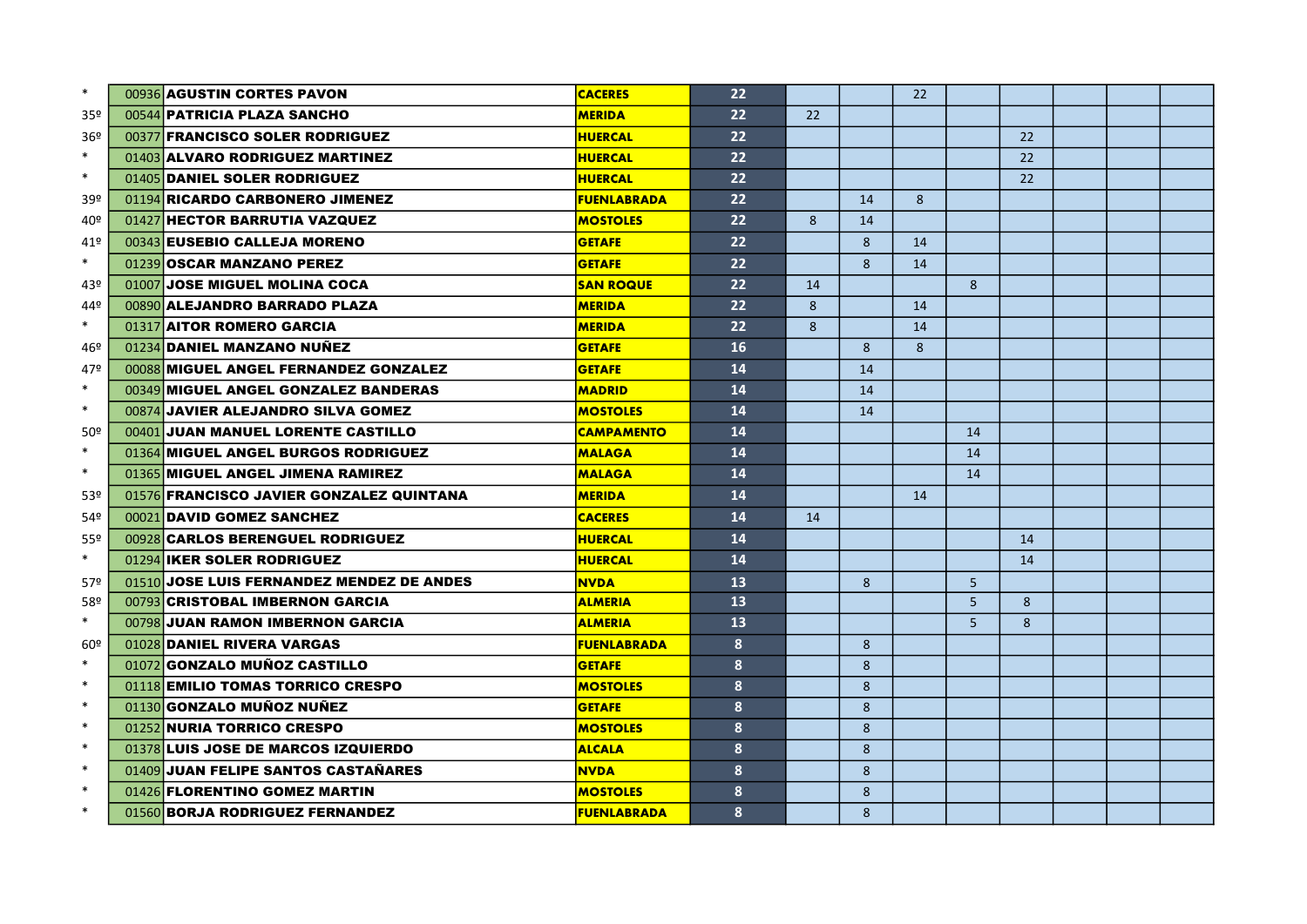| 69º    | 01151 CAYETANO JAVIER ROMERO BARRA     | <b>CACERES</b>     | 8 |   |                |   | 8              |   |  |  |
|--------|----------------------------------------|--------------------|---|---|----------------|---|----------------|---|--|--|
| $\ast$ | 01261 JOSE MARIA SANCHEZ COLLADO       | <b>SAN ROQUE</b>   | 8 |   |                |   | 8              |   |  |  |
| $\ast$ | 01356 ALEJANDRO CABRALES RAMIREZ       | <b>MALAGA</b>      | 8 |   |                |   | 8              |   |  |  |
| $\ast$ | 01360 FRANCISCO MANUEL GOMEZ RODRIGUEZ | <b>MALAGA</b>      | 8 |   |                |   | 8              |   |  |  |
| $\ast$ | 01361 JOSE ARJONA PAZ                  | <b>MALAGA</b>      | 8 |   |                |   | 8              |   |  |  |
| $\ast$ | 01399 OSCAR LLOPIS HERRERO             | <b>GETAFE</b>      | 8 |   |                |   | 8              |   |  |  |
| $\ast$ | 01415 ANTONIO PARDO JIMENEZ            | <b>MIJAS</b>       | 8 |   |                |   | 8              |   |  |  |
| $\ast$ | 01420 RUBEN GARRIDO FERNANDEZ          | <b>MALAGA</b>      | 8 |   |                |   | $\mathbf{8}$   |   |  |  |
| $\ast$ | 01421 RUBEN MORENO RODRIGUEZ           | <b>MALAGA</b>      | 8 |   |                |   | 8              |   |  |  |
| 78º    | 00025 JOAQUIN MACEDO PASCUAL           | <b>MOSTOLES</b>    | 8 |   |                | 8 |                |   |  |  |
| $\ast$ | 00026 JOAQUIN SILVERIO MACEDO MORALES  | <b>CACERES</b>     | 8 |   |                | 8 |                |   |  |  |
| $\ast$ | 00945 JUAN LUIS JIMENEZ AGUILERA       | <b>CAMPAMENTO</b>  | 8 |   |                | 8 |                |   |  |  |
| $\ast$ | 01041 SERGIO MARTIN LOZANO             | <b>NVDA</b>        | 8 |   |                | 8 |                |   |  |  |
| 82º    | 01204 IGNACIO CASTRILLON PALOMO        | <b>TENERIFE</b>    | 8 | 8 |                |   |                |   |  |  |
| $\ast$ | 01327 ROBERTO PLAZA SANCHO             | <b>MERIDA</b>      | 8 | 8 |                |   |                |   |  |  |
| $\ast$ | 01334 PABLO FERNANDEZ ESPINOSA         | <b>GETAFE</b>      | 8 | 8 |                |   |                |   |  |  |
| $\ast$ | 01369 CARLOS GARRIDO VELAYOS           | <b>ALCALA</b>      | 8 | 8 |                |   |                |   |  |  |
| $\ast$ | 01423 ADRIANA MARIA BARRADO PLAZA      | <b>MERIDA</b>      | 8 | 8 |                |   |                |   |  |  |
| 87º    | 00292 JOSE SALMERON LOPEZ              | <b>HUERCAL</b>     | 8 |   |                |   |                | 8 |  |  |
| $\ast$ | 00297 MIGUEL SALMERON LOPEZ            | <b>HUERCAL</b>     | 8 |   |                |   |                | 8 |  |  |
| $\ast$ | 00374 EMILIO BERENGUEL RODRIGUEZ       | <b>HUERCAL</b>     | 8 |   |                |   |                | 8 |  |  |
| $\ast$ | 00376 FRANCISCO RODRIGUEZ POMEDIO      | <b>HUERCAL</b>     | 8 |   |                |   |                | 8 |  |  |
| $\ast$ | 00582 ALEJANDRO BONILLO RUMI           | <b>HUERCAL</b>     | 8 |   |                |   |                | 8 |  |  |
| $\ast$ | 00601 MANUEL JESUS TORRES GUILLEN      | <b>HUERCAL</b>     | 8 |   |                |   |                | 8 |  |  |
| 93º    | 00104 JORGE ANGEL GARCIA DE GEA        | <b>VALLADOLID</b>  | 5 |   | 5              |   |                |   |  |  |
| $\ast$ | 00105 JOSE MARIA PELAEZ ALVAREZ        | <b>VALLADOLID</b>  | 5 |   | 5 <sup>1</sup> |   |                |   |  |  |
| $\ast$ | 01024 ADRIAN PENDOLERO SANCHEZ-PARDO   | <b>MOSTOLES</b>    | 5 |   | 5 <sup>1</sup> |   |                |   |  |  |
| $\ast$ | 01067 JOSE SERGIO MIRA GUERRERO        | <b>FUENLABRADA</b> | 5 |   | 5 <sup>1</sup> |   |                |   |  |  |
| 97º    | 01358 ANTONIO VALENTIN RAMIREZ ORTEGA  | <b>MALAGA</b>      | 5 |   |                |   | 5 <sup>1</sup> |   |  |  |
| $\ast$ | 01362 JUAN CARLOS DIAZ MARTINEZ        | <b>MALAGA</b>      | 5 |   |                |   | 5 <sup>5</sup> |   |  |  |
| $\ast$ | 01453 FRANCISCO JOSE BENITEZ HOYOS     | <b>MALAGA</b>      | 5 |   |                |   | 5 <sup>1</sup> |   |  |  |
| $\ast$ | 01454 DAVID BENITEZ SEPULVEDA          | <b>MALAGA</b>      | 5 |   |                |   | 5 <sup>1</sup> |   |  |  |
| $\ast$ | 01532 HORACIO FERRER CANO              | <b>NVDA</b>        | 5 |   |                |   | 5 <sup>5</sup> |   |  |  |
| 102의   | 00614 ALFONSO PEREZ PIÑAS              | <b>CACERES</b>     | 5 |   |                | 5 |                |   |  |  |
| $\ast$ | 01152 JOSE LUIS BRAVO LOPEZ            | <b>CACERES</b>     | 5 |   |                | 5 |                |   |  |  |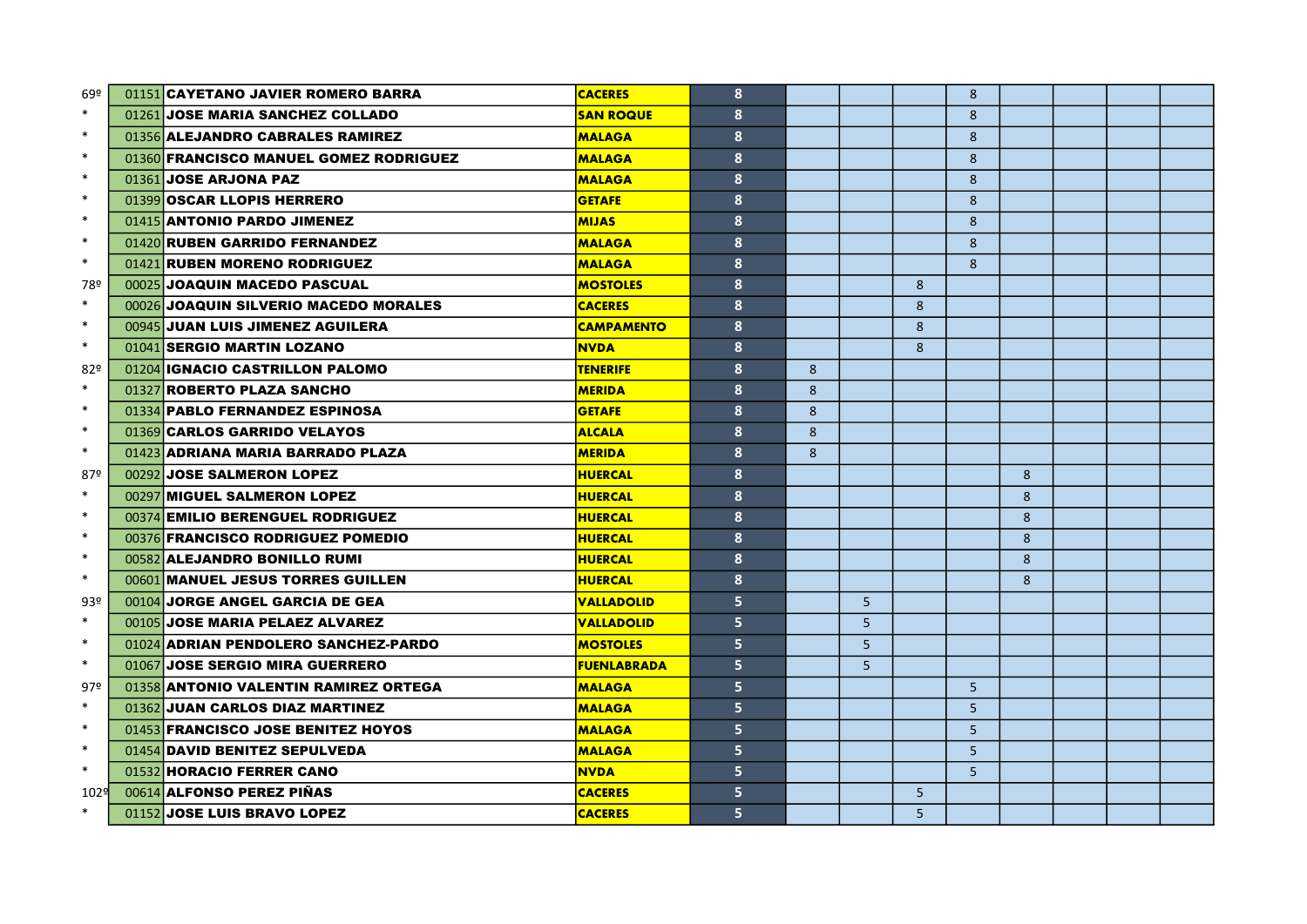| S.C. | 00006 DIANA HURTADO MARTINEZ             | <b>FUENLABRADA</b> | $\mathbf{0}$ |  |  |  |  |
|------|------------------------------------------|--------------------|--------------|--|--|--|--|
| S.C. | 00014 ANDRES MOLINA SOLER                | <b>ALMERIA</b>     | $\mathbf{0}$ |  |  |  |  |
| S.C. | 00020 ANGEL MANUEL RUIZ CARRASCO         | <b>MERIDA</b>      | $\mathbf{0}$ |  |  |  |  |
| S.C. | 00027 JUAN JOSE CASARES PERALES          | <b>CACERES</b>     | $\mathbf{0}$ |  |  |  |  |
| S.C. | 00035 ANTONIO ABRIL PACHES               | <b>CASTELLON</b>   | $\mathbf{0}$ |  |  |  |  |
| S.C. | 00044 PABLO ARQUIMBAU SOLER              | <b>CASTELLON</b>   | $\mathbf{0}$ |  |  |  |  |
| S.C. | 00045 PABLO NEBOT MORCILLO               | <b>CASTELLON</b>   | $\mathbf{0}$ |  |  |  |  |
| S.C. | 00047 ROBERTO ARQUIMBAU SOLER            | <b>CASTELLON</b>   | $\mathbf{0}$ |  |  |  |  |
| S.C. | 00049 AITOR BARBERO LORENZO              | <b>MADRID</b>      | $\mathbf{0}$ |  |  |  |  |
| S.C. | 00060 DIEGO AGUADO HERNANDEZ             | <b>MADRID</b>      | $\mathbf{0}$ |  |  |  |  |
| S.C. | 00061 ENRIQUE BERGAMO BENOT              | <b>CACERES</b>     | $\mathbf{0}$ |  |  |  |  |
| S.C. | 00068 JAVIER HERNANDEZ CANO              | <b>MADRID</b>      | $\mathbf{0}$ |  |  |  |  |
| S.C. | 00074 JORGE CALLADO CASTILLO             | <b>MADRID</b>      | $\mathbf{0}$ |  |  |  |  |
| S.C. | 00076 JOSE FRANCISCO RODRIGUEZ SANCHEZ   | <b>ALCALA</b>      | $\mathbf{0}$ |  |  |  |  |
| S.C. | 00081 JUAN MANUEL CASTILLO ALAMEDAS      | <b>MADRID</b>      | $\mathbf{0}$ |  |  |  |  |
| S.C. | 00082 JUAN PEDRO CALLADO SERRANO         | <b>MADRID</b>      | $\mathbf{0}$ |  |  |  |  |
| S.C. | 00086 MANUEL AGUILAR MARCHAL             | <b>MADRID</b>      | $\mathbf{0}$ |  |  |  |  |
| S.C. | 00087 MANUEL LOPEZ-SERRANO GILA          | <b>MADRID</b>      | $\mathbf{0}$ |  |  |  |  |
| S.C. | 00090 OSCAR CABRERIZO REVESADO           | <b>GETAFE</b>      | $\mathbf{0}$ |  |  |  |  |
| S.C. | 00094 RICARDO REY SOBRINO                | <b>MADRID</b>      | $\mathbf{0}$ |  |  |  |  |
| S.C. | 00097 SERGIO RODRIGUEZ SANCHEZ           | <b>ALCALA</b>      | $\mathbf{0}$ |  |  |  |  |
| S.C. | 00099 DAVID HERNANDEZ MUÑOZ              | <b>VALLADOLID</b>  | $\mathbf{0}$ |  |  |  |  |
| S.C. | 00102 FRANCISCO JAVIER SOTO MARTIN       | <b>VALLADOLID</b>  | $\mathbf{0}$ |  |  |  |  |
| S.C. | 00130 FEDERICO MARTINEZ CAÑADAS          | <b>ALMERIA</b>     | $\mathbf{0}$ |  |  |  |  |
| S.C. | 00148 CESAR MIGUEL MAZO MARTINEZ         | <b>ZARAGOZA</b>    | $\mathbf{0}$ |  |  |  |  |
| S.C. | 00156 CARLOS ALBERTO MARCO MARTINEZ      | <b>CASTELLON</b>   | $\mathbf{0}$ |  |  |  |  |
| S.C. | 00160 ANGEL CANDELAS RUIZ-SANTA QUITERIA | <b>LA SOLANA</b>   | $\mathbf{0}$ |  |  |  |  |
| S.C. | 00171 FRANCISCO JAVIER FERNANDEZ PIÑERO  | <b>CAMPAMENTO</b>  | $\mathbf{0}$ |  |  |  |  |
| S.C. | 00179 MIGUEL ANGEL CASADO RUIZ           | <b>SAN ROQUE</b>   | $\mathbf{0}$ |  |  |  |  |
| S.C. | 00181 ALFONSO RUBIO CASTAÑERA            | <b>MOSTOLES</b>    | $\mathbf{0}$ |  |  |  |  |
| S.C. | 00182 ALVARO CUEVAS GOMEZ                | <b>AZUQUECA</b>    | $\mathbf{0}$ |  |  |  |  |
| S.C. | 00193 JUAN GARCIA RUIZ                   | <b>TOMARES</b>     | $\mathbf{0}$ |  |  |  |  |
| S.C. | 00223 ENRIQUE JOSE RUIZ GOMEZ            | <b>ALMERIA</b>     | $\mathbf{0}$ |  |  |  |  |
| S.C. | 00238 JOSE ANTONIO ARMARIO SERRANO       | <b>MERIDA</b>      | $\mathbf{0}$ |  |  |  |  |
| S.C. | 00245 FRANCISCO SANCHEZ SALCEDO          | <b>LA SOLANA</b>   | $\mathbf{0}$ |  |  |  |  |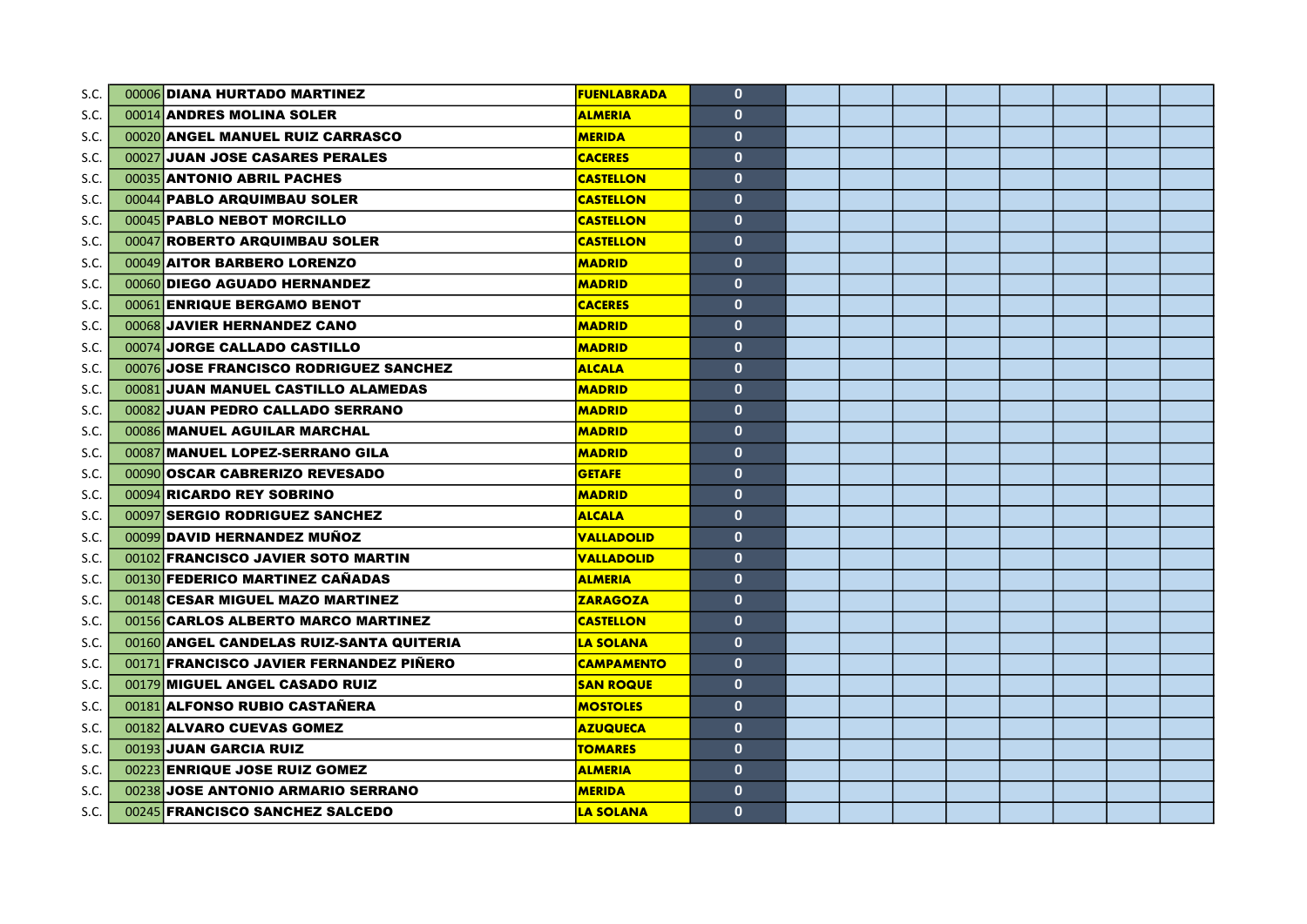| S.C. | 00247 JESUS DELGADO MORENO-ARRONES            | <b>LA SOLANA</b>  | $\mathbf{0}$ |  |  |  |  |
|------|-----------------------------------------------|-------------------|--------------|--|--|--|--|
| S.C. | 00250 MANUEL MONTOYA PALACIOS                 | <b>LA SOLANA</b>  | $\mathbf{0}$ |  |  |  |  |
| S.C. | 00254 PEDRO JESUS SANCHEZ SALCEDO             | <b>LA SOLANA</b>  | $\mathbf{0}$ |  |  |  |  |
| S.C. | 00256 ALVARO ASENJO TORRICO                   | <b>MADRID</b>     | $\mathbf{0}$ |  |  |  |  |
| S.C. | 00259 FELIPE MARTIN NAVARRO                   | <b>MADRID</b>     | $\mathbf{0}$ |  |  |  |  |
| S.C. | 00266 MARCOS VAZQUEZ GARCIA                   | <b>MOSTOLES</b>   | $\mathbf{0}$ |  |  |  |  |
| S.C. | 00269 RAFAEL VEGA RAMOS                       | <b>MADRID</b>     | $\mathbf{0}$ |  |  |  |  |
| S.C. | 00289 FRANCISCO JAVIER OJEDA IBORRA           | <b>ALMERIA</b>    | $\mathbf{0}$ |  |  |  |  |
| S.C. | 00301 FERNANDO DOÑAQUE-SOLANS MURALL          | <b>ZARAGOZA</b>   | $\mathbf{0}$ |  |  |  |  |
| S.C. | 00321 FERNANDO BREVA GONZALEZ                 | <b>CASTELLON</b>  | $\mathbf{0}$ |  |  |  |  |
| S.C. | 00322 ISAAC ESTEVE BARCOS                     | <b>CASTELLON</b>  | $\mathbf{0}$ |  |  |  |  |
| S.C. | 00323 JOAQUIN SALA MARTORELL                  | <b>VALENCIA</b>   | $\mathbf{0}$ |  |  |  |  |
| S.C. | 00324 JUAN RICARDO PUCHADES LLOPIS            | <b>VALENCIA</b>   | $\mathbf{0}$ |  |  |  |  |
| S.C. | 00331 JOSE LUIS IZQUIERDO PALOMERA            | <b>LA SOLANA</b>  | $\mathbf{0}$ |  |  |  |  |
| S.C. | 00336 PEDRO ALHAMBRA ALHAMBRA                 | <b>LA SOLANA</b>  | $\mathbf{0}$ |  |  |  |  |
| S.C. | 00338 PEDRO SEVILLA JAIME                     | <b>LA SOLANA</b>  | $\mathbf{0}$ |  |  |  |  |
| S.C. | 00339 SANTIAGO ORTIZ ROMERO DE AVILA          | <b>LA SOLANA</b>  | $\mathbf{0}$ |  |  |  |  |
| S.C. | 00344 GERARDO BARAHONA SANCHEZ                | <b>ALCALA</b>     | $\mathbf{0}$ |  |  |  |  |
| S.C. | 00350 PABLO MARTINEZ GARCIA                   | <b>GETAFE</b>     | $\mathbf{0}$ |  |  |  |  |
| S.C. | 00360 CARLOS ARMARIO SERRANO                  | <b>MERIDA</b>     | $\mathbf{0}$ |  |  |  |  |
| S.C. | 00362 ELENA MARINA SANCHO PAREDES             | <b>MERIDA</b>     | $\mathbf{0}$ |  |  |  |  |
| S.C. | 00371 SERGIO LARA DEL VALLE                   | <b>EL CORONIL</b> | $\mathbf{0}$ |  |  |  |  |
| S.C. | 00379 JOSE FRANCISCO BONILLO RUMI             | <b>HUERCAL</b>    | $\mathbf{0}$ |  |  |  |  |
| S.C. | 00380 JUAN ZAMORA RODRIGUEZ                   | <b>HUERCAL</b>    | $\mathbf{0}$ |  |  |  |  |
| S.C. | 00406 ADRIAN PEREZ GARCIA                     | <b>EL CORONIL</b> | $\mathbf{0}$ |  |  |  |  |
| S.C. | 00407 ANTONIO JESUS GALBARRO NARANJO          | <b>EL CORONIL</b> | $\mathbf{0}$ |  |  |  |  |
| S.C. | 00412 FRANCISCO LARA DEL VALLE                | <b>EL CORONIL</b> | $\mathbf{0}$ |  |  |  |  |
| S.C. | 00413 FRANCISCO MANUEL BARRERA VAZQUEZ        | <b>EL CORONIL</b> | $\mathbf{0}$ |  |  |  |  |
| S.C. | 00414 <b>GONZALO GARCIA DE LA VEGA MORUNO</b> | <b>EL CORONIL</b> | $\mathbf{0}$ |  |  |  |  |
| S.C. | 00417 JOSE CARLOS BARRERA DOMINGUEZ           | <b>EL CORONIL</b> | $\mathbf{0}$ |  |  |  |  |
| S.C. | 00419 JOSE LUIS ALCON BERDONCE                | <b>EL CORONIL</b> | $\mathbf{0}$ |  |  |  |  |
| S.C. | 00423 JULEN BERNAL RUIZ                       | <b>EL CORONIL</b> | $\mathbf{0}$ |  |  |  |  |
| S.C. | 00432 ALFONSO PALACIOS PALACIOS               | <b>LA SOLANA</b>  | $\mathbf{0}$ |  |  |  |  |
| S.C. | 00441 FRANCISCO ALHAMBRA ALHAMBRA             | <b>LA SOLANA</b>  | $\mathbf{0}$ |  |  |  |  |
| S.C. | 00445 ISIDORO JOSE DIAZ-CANO SANCHEZ          | <b>LA SOLANA</b>  | $\mathbf{0}$ |  |  |  |  |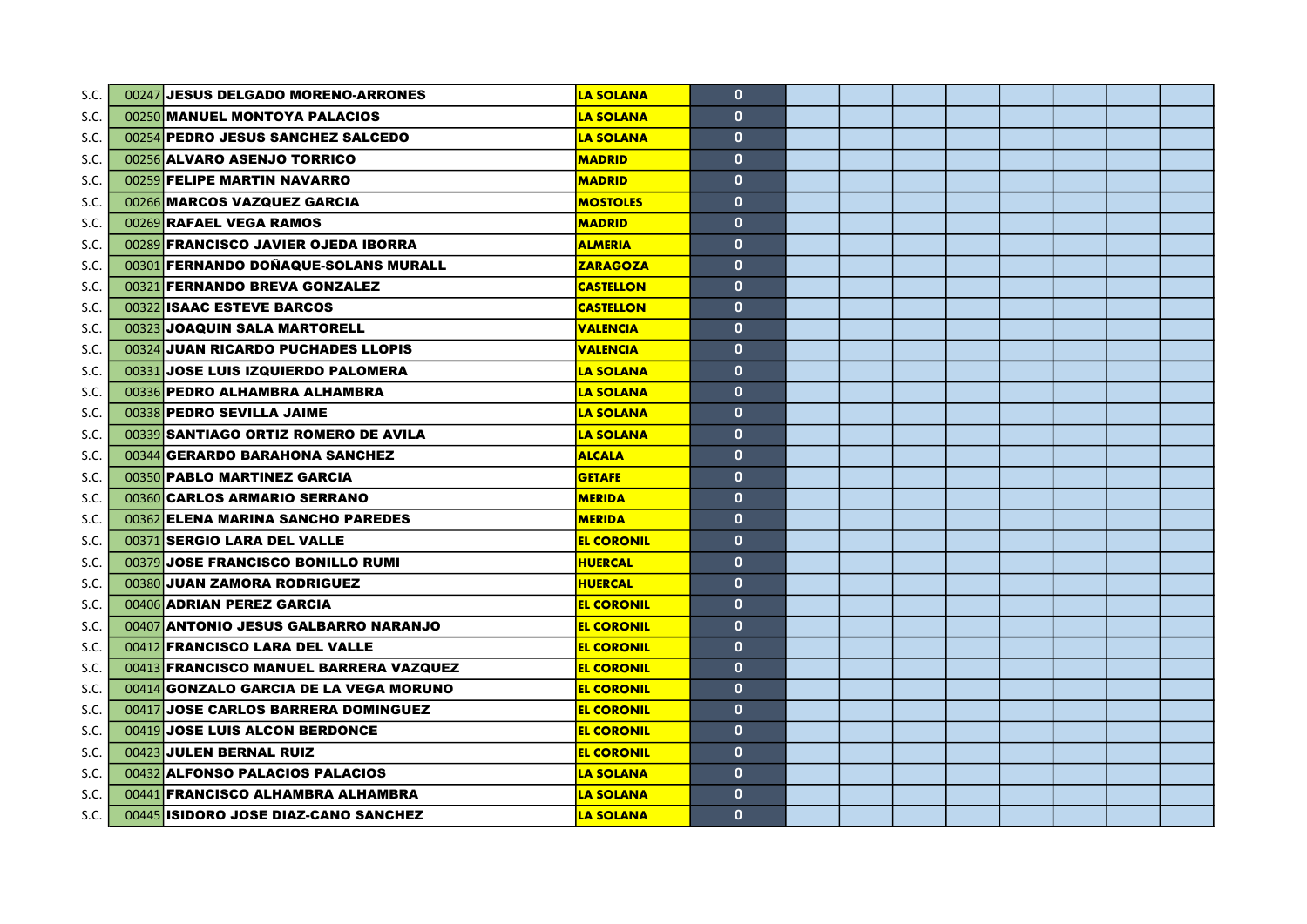| S.C. | 00471 DOMINGO VALLEJO FILLOLA          | <b>AZUQUECA</b>   | $\mathbf{0}$ |  |  |  |  |
|------|----------------------------------------|-------------------|--------------|--|--|--|--|
| S.C. | 00475 FRANCISCO JAVIER CASADO GARCIA   | <b>MADRID</b>     | $\mathbf{0}$ |  |  |  |  |
| S.C. | 00482 JOSE ANTONIO GAREA MOLDES        | <b>MADRID</b>     | $\mathbf{0}$ |  |  |  |  |
| S.C. | 00502 ROBERTO MONSECO MONTES           | <b>GETAFE</b>     | $\mathbf{0}$ |  |  |  |  |
| S.C. | 00505 SERGIO CASADO GARCIA             | <b>MADRID</b>     | $\mathbf{0}$ |  |  |  |  |
| S.C. | 00555 ADRIAN PADRONES CARBAJO          | <b>VALLADOLID</b> | $\mathbf{0}$ |  |  |  |  |
| S.C. | 00569 LUIS JAVIER GONZALEZ GARCIA      | <b>MADRID</b>     | $\mathbf{0}$ |  |  |  |  |
| S.C. | 00588 DAVID VIZCAINO RUIZ              | <b>ALMERIA</b>    | $\mathbf{0}$ |  |  |  |  |
| S.C. | 00595 JAVIER IMBERNON MOLINA           | <b>CASTELLON</b>  | $\mathbf{0}$ |  |  |  |  |
| S.C. | 00596 JESUS MARTIN PUERTAS             | <b>HUERCAL</b>    | $\mathbf{0}$ |  |  |  |  |
| S.C. | 00606 RAFAEL BONILLO RUMI              | <b>HUERCAL</b>    | $\mathbf{0}$ |  |  |  |  |
| S.C. | 00609 RUBEN NAVAS RUEDA                | <b>HUERCAL</b>    | $\mathbf{0}$ |  |  |  |  |
| S.C. | 00632 JUAN CARLOS RUIZ CARRASCO        | <b>MERIDA</b>     | $\mathbf{0}$ |  |  |  |  |
| S.C. | 00643 LUIS MEJIAS GARCIA               | <b>SAN ROQUE</b>  | $\mathbf{0}$ |  |  |  |  |
| S.C. | 00644 MIGUEL ANGEL LORENTE CASTILLO    | <b>CAMPAMENTO</b> | $\mathbf{0}$ |  |  |  |  |
| S.C. | 00648 JAIME BREVA GONZALEZ             | <b>CASTELLON</b>  | $\mathbf{0}$ |  |  |  |  |
| S.C. | 00683 ANTONIO MIGUEL BRAVO DEL VALLE   | <b>EL CORONIL</b> | $\mathbf{0}$ |  |  |  |  |
| S.C. | 00685 JAVIER BRAVO DEL VALLE           | <b>EL CORONIL</b> | $\mathbf{0}$ |  |  |  |  |
| S.C. | 00687 JUAN VALLE PLATA                 | <b>EL CORONIL</b> | $\mathbf{0}$ |  |  |  |  |
| S.C. | 00689 SERGIO GARCIA SUAREZ             | <b>EL CORONIL</b> | $\mathbf{0}$ |  |  |  |  |
| S.C. | 00692 ENRIQUE JAVIER JIMENEZ GONZALEZ  | <b>GUINIGUADA</b> | $\mathbf{0}$ |  |  |  |  |
| S.C. | 00693 JESUS VALENTIN GALVAN GARCIA     | <b>GUINIGUADA</b> | $\mathbf{0}$ |  |  |  |  |
| S.C. | 00695 JOSE MARIA JIMENEZ GONZALEZ      | <b>GUINIGUADA</b> | $\mathbf{0}$ |  |  |  |  |
| S.C. | 00707 FRANCISCO IZQUIERDO LARA         | <b>LA SOLANA</b>  | $\mathbf{0}$ |  |  |  |  |
| S.C. | 00719 ALFREDO CALVO SANCHEZ            | <b>GETAFE</b>     | $\mathbf{0}$ |  |  |  |  |
| S.C. | 00731 JOSE ANGEL VIDANIA JURADO        | <b>ALCALA</b>     | $\mathbf{0}$ |  |  |  |  |
| S.C. | 00766 SHEILA PLAZA CONTRERAS           | <b>MERIDA</b>     | $\mathbf{0}$ |  |  |  |  |
| S.C. | 00795 FRANCISCO MANUEL SOLER DOMINGUEZ | <b>ALMERIA</b>    | $\mathbf{0}$ |  |  |  |  |
| S.C. | 00801 MERCEDES ZAMORA RODRIGUEZ        | <b>HUERCAL</b>    | $\mathbf{0}$ |  |  |  |  |
| S.C. | 00806 FERNANDO GARCIA CORDERA          | <b>VALLADOLID</b> | $\mathbf{0}$ |  |  |  |  |
| S.C. | 00813 ANGEL MANUEL RUIZ RODRIGUEZ      | <b>MERIDA</b>     | $\mathbf{0}$ |  |  |  |  |
| S.C. | 00817 DAVID JURADO FRUTOS              | <b>CASTELLON</b>  | $\mathbf{0}$ |  |  |  |  |
| S.C. | 00837 JOSE ANTONIO FERNANDEZ MORENO    | <b>EL CORONIL</b> | $\mathbf{0}$ |  |  |  |  |
| S.C. | 00838 JOSE ANTONIO VALLE PARRILLA      | <b>EL CORONIL</b> | $\mathbf{0}$ |  |  |  |  |
| S.C. | 00839 MOISES SANCHEZ BERNAL            | <b>EL CORONIL</b> | $\mathbf{0}$ |  |  |  |  |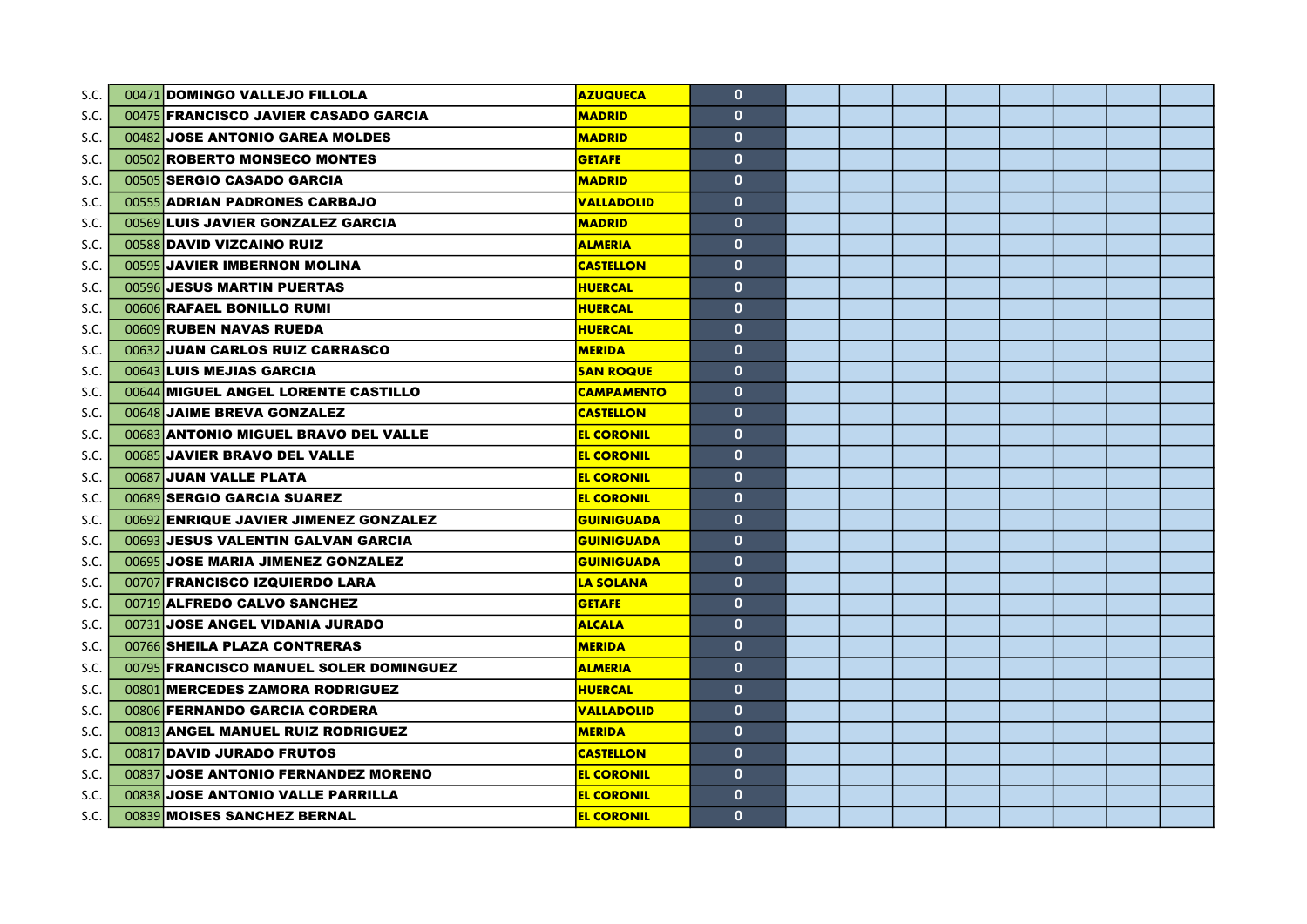| S.C. | 00871 CESAR GARCIA MARTINEZ               | <b>MADRID</b>      | $\mathbf{0}$ |  |  |  |  |
|------|-------------------------------------------|--------------------|--------------|--|--|--|--|
| S.C. | 00873 EDGAR CALLEJA GOMEZ                 | <b>GETAFE</b>      | $\mathbf{0}$ |  |  |  |  |
| S.C. | 00902 CARLOS AITOR BRONCANO MAESO         | <b>ALCALA</b>      | $\mathbf{0}$ |  |  |  |  |
| S.C. | 00903 CARLOS CANO ALVAREZ                 | <b>AZUQUECA</b>    | $\mathbf{0}$ |  |  |  |  |
| S.C. | 00907 FRANCISCO JAVIER MIRANDA SANCHEZ    | <b>ALCALA</b>      | $\mathbf{0}$ |  |  |  |  |
| S.C. | 00909 JESUS GARCIA GOMEZ                  | <b>ALCALA</b>      | $\mathbf{0}$ |  |  |  |  |
| S.C. | 00916 MIGUEL OSCAR SOLANO AGUILAR         | <b>ALCALA</b>      | $\mathbf{0}$ |  |  |  |  |
| S.C. | 00917 OSCAR MONSECO GARCIA                | <b>AZUQUECA</b>    | $\mathbf{0}$ |  |  |  |  |
| S.C. | 00921 RAUL SANCHEZ ISIDRO                 | <b>ALCALA</b>      | $\mathbf{0}$ |  |  |  |  |
| S.C. | 00925 ADRIAN GARCIA FORTUN                | <b>ALMERIA</b>     | $\mathbf{0}$ |  |  |  |  |
| S.C. | 00930 SERGIO GOMEZ BAENA                  | <b>ALMERIA</b>     | $\mathbf{0}$ |  |  |  |  |
| S.C. | 00947 ALBERTO JURADO FRUTOS               | <b>CASTELLON</b>   | $\mathbf{0}$ |  |  |  |  |
| S.C. | 00949 JOSE FRANCISCO TRILLES ALOS         | <b>CASTELLON</b>   | $\mathbf{0}$ |  |  |  |  |
| S.C. | 00958 ANTONIO MANUEL SANTOS REINA         | <b>EL CORONIL</b>  | $\mathbf{0}$ |  |  |  |  |
| S.C. | 00964 JOSE ANTONIO LEON ROSADO            | <b>MOSTOLES</b>    | $\mathbf{0}$ |  |  |  |  |
| S.C. | 00966 ADRIAN GUTIERREZ NAVARRO            | <b>ALCALA</b>      | $\mathbf{0}$ |  |  |  |  |
| S.C. | 00972 FERNANDO JUAN PERELA BARTOLOME      | <b>MADRID</b>      | $\mathbf{0}$ |  |  |  |  |
| S.C. | 00973 FRANCISCO JAVIER BALLESTEROS TORRES | <b>FUENLABRADA</b> | $\mathbf{0}$ |  |  |  |  |
| S.C. | 00975 GERARDO JESUS MARIÑAS MARTINEZ      | <b>FUENLABRADA</b> | $\mathbf{0}$ |  |  |  |  |
| S.C. | 00977 IGOR CASTRESANA IGARTUA             | <b>MADRID</b>      | $\mathbf{0}$ |  |  |  |  |
| S.C. | 00991 MIGUEL NARANJO AVILA                | <b>FUENLABRADA</b> | $\mathbf{0}$ |  |  |  |  |
| S.C. | 00994 ANGEL SUANES AGUILERA               | <b>ALMERIA</b>     | $\mathbf{0}$ |  |  |  |  |
| S.C. | 00996 CHRISTIAN NAVAS RUEDA               | <b>HUERCAL</b>     | $\mathbf{0}$ |  |  |  |  |
| S.C. | 00997 DANIEL GONZALEZ GARCIA              | <b>ALMERIA</b>     | $\mathbf{0}$ |  |  |  |  |
| S.C. | 00998 MANUEL FERNANDEZ BERBEL             | <b>ALMERIA</b>     | $\mathbf{0}$ |  |  |  |  |
| S.C. | 01008 JUAN FRANCISCO FERNANDEZ MOLINA     | <b>SAN ROQUE</b>   | $\mathbf{0}$ |  |  |  |  |
| S.C. | 01011 FRANCISCO VILLEGAS BENEDICTO        | <b>CASTELLON</b>   | $\mathbf{0}$ |  |  |  |  |
| S.C. | 01015 ALVARO ARIAS LOPEZ                  | <b>MADRID</b>      | $\mathbf{0}$ |  |  |  |  |
| S.C. | 01016 ALVARO JAVIER GIL DURAN             | <b>MADRID</b>      | $\mathbf{0}$ |  |  |  |  |
| S.C. | 01020 LUIS MIGUEL PEROMINGO CORRAL        | <b>MADRID</b>      | $\mathbf{0}$ |  |  |  |  |
| S.C. | 01027 ANGEL PENDOLERO SANCHEZ-PARDO       | <b>MOSTOLES</b>    | $\mathbf{0}$ |  |  |  |  |
| S.C. | 01034 MARIO TOVAR CHAPARRO                | <b>FUENLABRADA</b> | $\mathbf{0}$ |  |  |  |  |
| S.C. | 01038 RAUL MARTIN FUERTES                 | <b>MOSTOLES</b>    | $\mathbf{0}$ |  |  |  |  |
| S.C. | 01047 JUAN JOSE HERNANDO APARICIO         | <b>ALCALA</b>      | $\mathbf{0}$ |  |  |  |  |
| S.C. | 01054 ADRIAN JAVIER IBORRA RUIZ           | <b>ALCALA</b>      | $\mathbf{0}$ |  |  |  |  |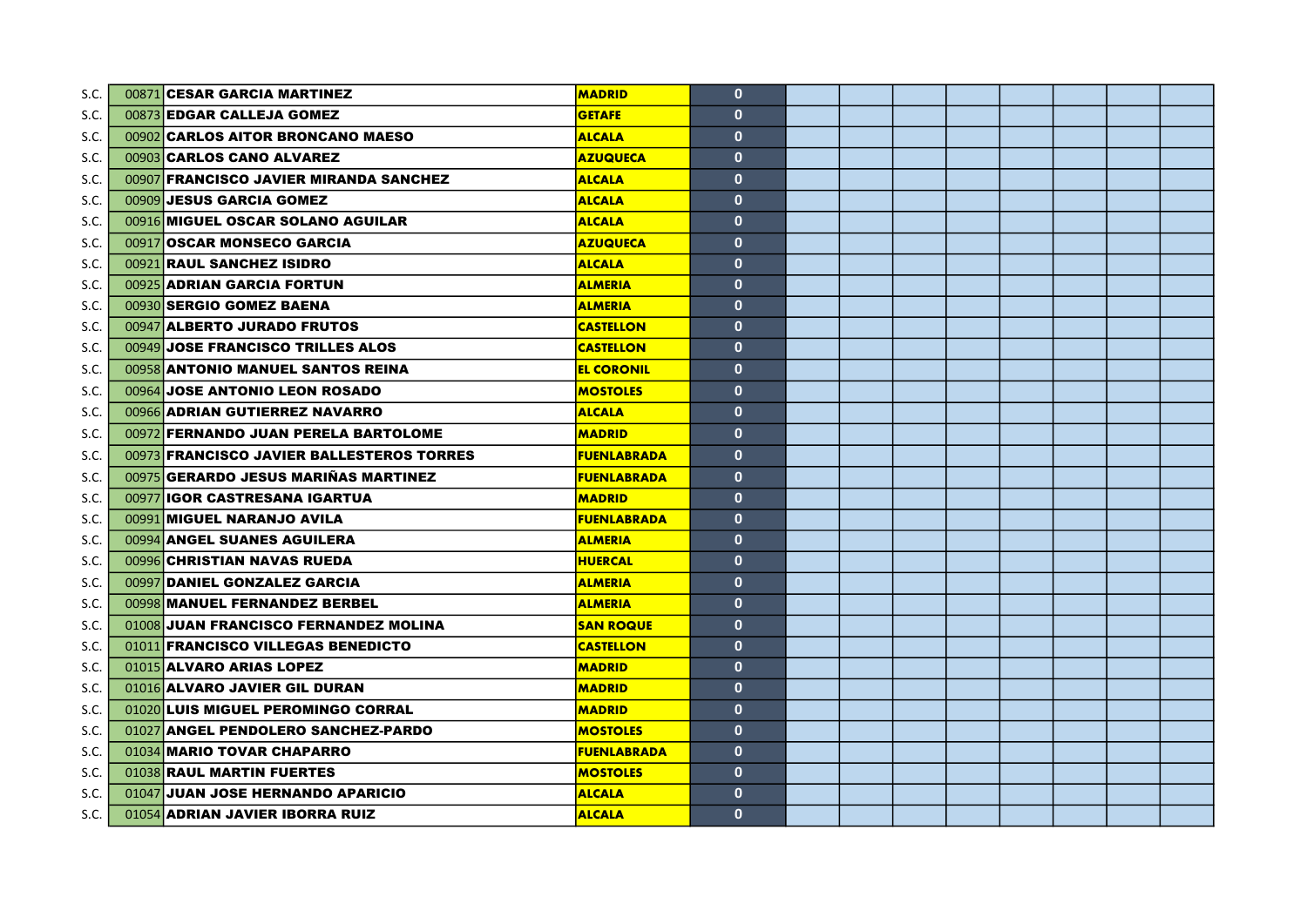| S.C. | 01058 JOSE MANUEL ARCAS GONZALEZ              | <b>MADRID</b>       | $\mathbf{0}$ |  |  |  |  |
|------|-----------------------------------------------|---------------------|--------------|--|--|--|--|
| S.C. | 01060 MIGUEL ANGEL DELTORO BERBES             | <b>MADRID</b>       | $\mathbf{0}$ |  |  |  |  |
| S.C. | 01070 DAVID PULIDO NOGAL                      | <b>VALDEMORILLO</b> | $\mathbf{0}$ |  |  |  |  |
| S.C. | 01074 PATRICIO PULIDO NOGAL                   | <b>VALDEMORILLO</b> | $\mathbf{0}$ |  |  |  |  |
| S.C. | 01076 ISRAEL ESCUER DIAZ                      | <b>ZARAGOZA</b>     | $\mathbf{0}$ |  |  |  |  |
| S.C. | 01078 SERGIO PLANTE RIVA                      | <b>ZARAGOZA</b>     | $\mathbf{0}$ |  |  |  |  |
| S.C. | 01079 JOSE CARLOS GUERRERO BERNALDO DE QUIROS | <b>ALCALA</b>       | $\mathbf{0}$ |  |  |  |  |
| S.C. | 01080 LUIS FERNANDEZ GARCIA                   | <b>ALCALA</b>       | $\mathbf{0}$ |  |  |  |  |
| S.C. | 01081 LUIS MARTIN MEDRANO                     | <b>MADRID</b>       | $\mathbf{0}$ |  |  |  |  |
| S.C. | 01082 RAFAEL FUENTES COBOS                    | <b>AZUQUECA</b>     | $\mathbf{0}$ |  |  |  |  |
| S.C. | 01083 RICARDO MERINO BARBA                    | <b>NVDA</b>         | $\mathbf{0}$ |  |  |  |  |
| S.C. | 01086 JUAN ANTONIO SELLES ALBA                | <b>CAMPAMENTO</b>   | $\mathbf{0}$ |  |  |  |  |
| S.C. | 01090 MIGUEL ANGEL LOPEZ BENITEZ              | <b>CASTELLON</b>    | $\mathbf{0}$ |  |  |  |  |
| S.C. | 01095 ARTURO MORENO OLALLA                    | <b>MADRID</b>       | $\mathbf{0}$ |  |  |  |  |
| S.C. | 01099 FRANCISCO JOSE VIZCAINO RAMIREZ         | <b>GETAFE</b>       | $\mathbf{0}$ |  |  |  |  |
| S.C. | 01106 ALBERTO FERNANDEZ MORALEDA              | <b>MADRID</b>       | $\mathbf{0}$ |  |  |  |  |
| S.C. | 01107 ALVARO FERNANDEZ DE LUCAS               | <b>MADRID</b>       | $\mathbf{0}$ |  |  |  |  |
| S.C. | 01109 JOSE MANUEL TORRES GALVAN               | <b>MADRID</b>       | $\mathbf{0}$ |  |  |  |  |
| S.C. | 01110 RUBEN GAREA FERNANDEZ                   | <b>MADRID</b>       | $\mathbf{0}$ |  |  |  |  |
| S.C. | 01120 FRANCISCO JOSE REYEROS VAZQUEZ          | <b>MOSTOLES</b>     | $\mathbf{0}$ |  |  |  |  |
| S.C. | 01126 RAUL GARCIA JIMENEZ                     | <b>MOSTOLES</b>     | $\mathbf{0}$ |  |  |  |  |
| S.C. | 01129 FELIPE ACEDOS GALVAN                    | <b>VALDEMORILLO</b> | $\mathbf{0}$ |  |  |  |  |
| S.C. | 01132 MARIANO JAVIER GAMELLA ROBLEDANO        | <b>VALDEMORILLO</b> | $\mathbf{0}$ |  |  |  |  |
| S.C. | 01133 MOHAMED ADCHIR                          | <b>VALDEMORILLO</b> | $\mathbf{0}$ |  |  |  |  |
| S.C. | 01135 JAVIER SORIANO BRU                      | <b>VALENCIA</b>     | $\mathbf{0}$ |  |  |  |  |
| S.C. | 01136 JUAN FRANCISCO PEREZ MOZON              | <b>VALENCIA</b>     | $\mathbf{0}$ |  |  |  |  |
| S.C. | 01139 CARLOS MOYA ARIÑO                       | <b>ZARAGOZA</b>     | $\mathbf{0}$ |  |  |  |  |
| S.C. | 01143 ANGEL GOMEZ FERNANDEZ                   | <b>ALCALA</b>       | $\mathbf{0}$ |  |  |  |  |
| S.C. | 01145 ANTONIO CABRERA SANCHEZ                 | <b>ALMERIA</b>      | $\mathbf{0}$ |  |  |  |  |
| S.C. | 01148 RAUL GARCIA DE LA CRUZ                  | <b>AZUQUECA</b>     | $\mathbf{0}$ |  |  |  |  |
| S.C. | 01153 ALVARO SANCHO RODRIGUEZ                 | <b>CAMPAMENTO</b>   | $\mathbf{0}$ |  |  |  |  |
| S.C. | 01165 ANTONIO GUIJEÑO BARREDO                 | <b>GETAFE</b>       | $\mathbf{0}$ |  |  |  |  |
| S.C. | 01168 RUTH VIZCAINO CALVO                     | <b>GETAFE</b>       | $\mathbf{0}$ |  |  |  |  |
| S.C. | 01172 MARCOS FERNANDEZ DE LUCAS               | <b>MADRID</b>       | $\mathbf{0}$ |  |  |  |  |
| S.C. | 01174 NICOLAS GIL HERNANDO                    | <b>MADRID</b>       | $\mathbf{0}$ |  |  |  |  |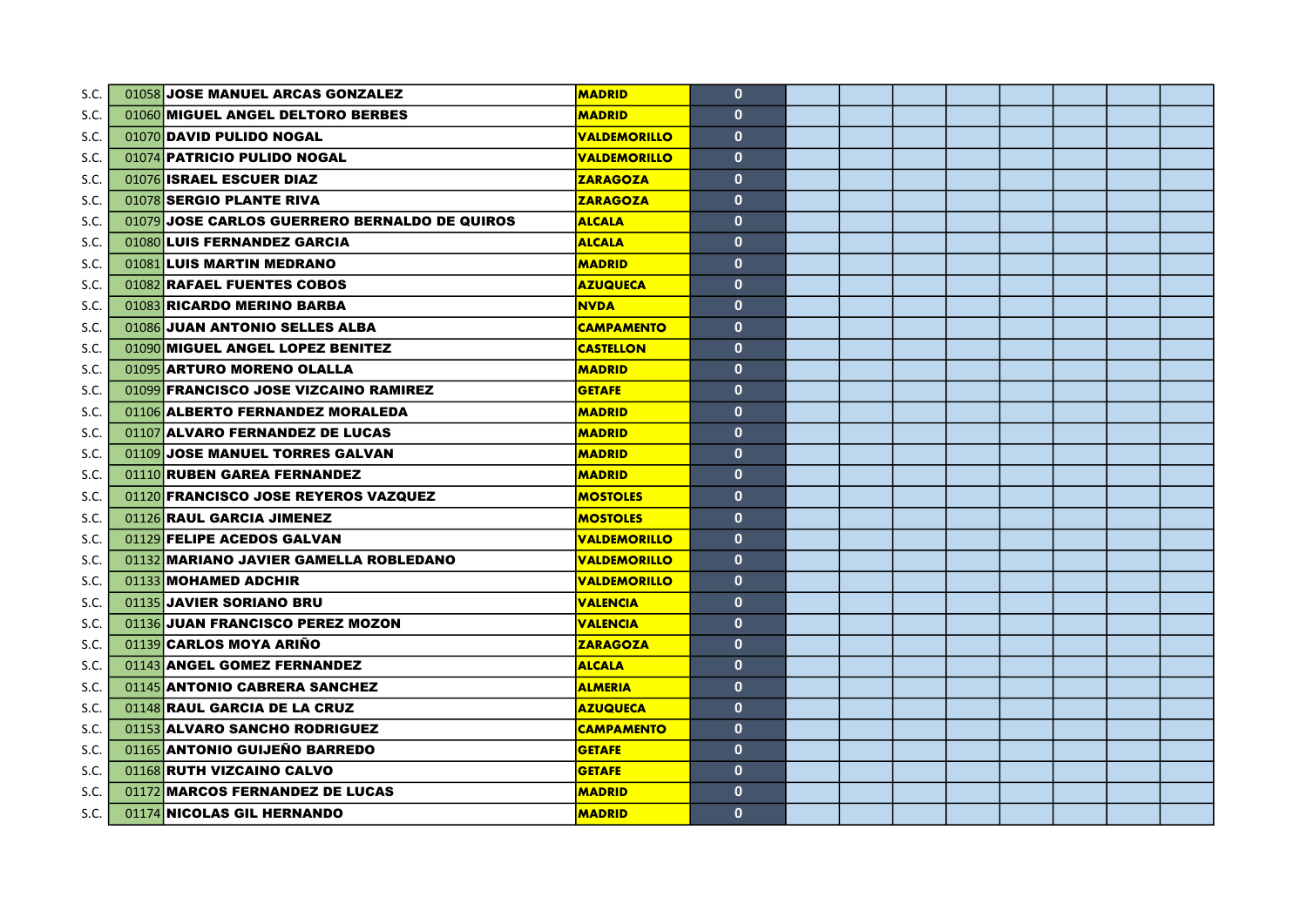| S.C. | 01175 RAUL LLORENTE GARCIA                 | <b>SANSE</b>     | $\mathbf{0}$ |  |  |  |  |
|------|--------------------------------------------|------------------|--------------|--|--|--|--|
| S.C. | 01181 DANIEL MARTIN SUAREZ                 | <b>MOSTOLES</b>  | $\mathbf{0}$ |  |  |  |  |
| S.C. | 01184 JAIME PELLICER GARCIA-ARCICOLLAR     | <b>ZARAGOZA</b>  | $\mathbf{0}$ |  |  |  |  |
| S.C. | 01191 OSCAR BARCENILLA GONZALEZ            | <b>MOSTOLES</b>  | $\mathbf{0}$ |  |  |  |  |
| S.C. | 01195 ADAM HAMEDI ARMAS                    | <b>TENERIFE</b>  | $\mathbf{0}$ |  |  |  |  |
| S.C. | 01196 ADAY DIAZ CASTRO                     | <b>TENERIFE</b>  | $\mathbf{0}$ |  |  |  |  |
| S.C. | 01198 AIRAM PEREZ ROJAS                    | <b>TENERIFE</b>  | $\mathbf{0}$ |  |  |  |  |
| S.C. | 01199 BENJAMIN ECHEYDE PADILLA RODRIGUEZ   | <b>TENERIFE</b>  | $\mathbf{0}$ |  |  |  |  |
| S.C. | 01200 DEBORA PALOMO ALBERTO                | <b>TENERIFE</b>  | $\mathbf{0}$ |  |  |  |  |
| S.C. | 01201 FRANCISCO ALEJANDRO SANCHEZ GONZALEZ | <b>TENERIFE</b>  | $\mathbf{0}$ |  |  |  |  |
| S.C. | 01203 HOSSAIN HAMEDI ALI                   | <b>TENERIFE</b>  | $\mathbf{0}$ |  |  |  |  |
| S.C. | 01205 JAIRO DAVID PEÑA PEREZ               | <b>TENERIFE</b>  | $\mathbf{0}$ |  |  |  |  |
| S.C. | 01207 RAYCO GARCIA HERNANDEZ               | <b>TENERIFE</b>  | $\mathbf{0}$ |  |  |  |  |
| S.C. | 01208 REINA HILDA GONZALEZ PEREZ           | <b>TENERIFE</b>  | $\mathbf{0}$ |  |  |  |  |
| S.C. | 01209 RUYMAN JONAY SUAREZ GONZALEZ         | <b>TENERIFE</b>  | $\mathbf{0}$ |  |  |  |  |
| S.C. | 01210 SERGIO AIMAR GALVAN HERNANDEZ        | <b>TENERIFE</b>  | $\mathbf{0}$ |  |  |  |  |
| S.C. | 01211 VICENTE FERNANDEZ ROS                | <b>TENERIFE</b>  | $\mathbf{0}$ |  |  |  |  |
| S.C. | 01218 DIEGO ESCAMILLA MONTENEGRO           | <b>ALMERIA</b>   | $\mathbf{0}$ |  |  |  |  |
| S.C. | 01221 ANDRES MOZOS MOYA                    | <b>AZUQUECA</b>  | $\mathbf{0}$ |  |  |  |  |
| S.C. | 01222 DIEGO MARTIN JIMENEZ                 | <b>AZUQUECA</b>  | $\mathbf{0}$ |  |  |  |  |
| S.C. | 01224 JOAQUIN MOMPRADE DORADO              | <b>AZUQUECA</b>  | $\mathbf{0}$ |  |  |  |  |
| S.C. | 01225 JOSE LUIS ALONSO MORENO              | <b>AZUQUECA</b>  | $\mathbf{0}$ |  |  |  |  |
| S.C. | 01226 EDUARDO DIAZ DIAZ                    | <b>CACERES</b>   | $\mathbf{0}$ |  |  |  |  |
| S.C. | 01227 JUAN ANTONIO ALVAREZ JARA            | <b>CACERES</b>   | $\mathbf{0}$ |  |  |  |  |
| S.C. | 01231 HECTOR BELTRAN MILIAN                | <b>CASTELLON</b> | $\mathbf{0}$ |  |  |  |  |
| S.C. | 01236 DENNIS CALLEJA GOMEZ                 | <b>GETAFE</b>    | $\mathbf{0}$ |  |  |  |  |
| S.C. | 01242 IVAN TAUB INGRATTA                   | <b>NVDA</b>      | $\mathbf{0}$ |  |  |  |  |
| S.C. | 01249 JAVIER FERNANDEZ BARRERO             | <b>MOSTOLES</b>  | $\mathbf{0}$ |  |  |  |  |
| S.C. | 01250 JOSE MARIA SERRANO CAMACHO           | <b>MOSTOLES</b>  | $\mathbf{0}$ |  |  |  |  |
| S.C. | 01256 ALVARO GUERRERO RODRIGUEZ            | <b>SAN ROQUE</b> | $\mathbf{0}$ |  |  |  |  |
| S.C. | 01257 DANIEL GUERRERO RODRIGUEZ            | <b>SAN ROQUE</b> | $\mathbf{0}$ |  |  |  |  |
| S.C. | 01263 ADRIAN AZAEL RODRIGUEZ VEGA          | <b>TENERIFE</b>  | $\mathbf{0}$ |  |  |  |  |
| S.C. | 01265 ISRAEL MARRERO BATISTA               | <b>TENERIFE</b>  | $\mathbf{0}$ |  |  |  |  |
| S.C. | 01266 LUIS ARDIEL GALVEZ CAMPOS            | <b>TENERIFE</b>  | $\mathbf{0}$ |  |  |  |  |
| S.C. | 01267 VICENTE FERNANDEZ MATIAS             | <b>TENERIFE</b>  | $\mathbf{0}$ |  |  |  |  |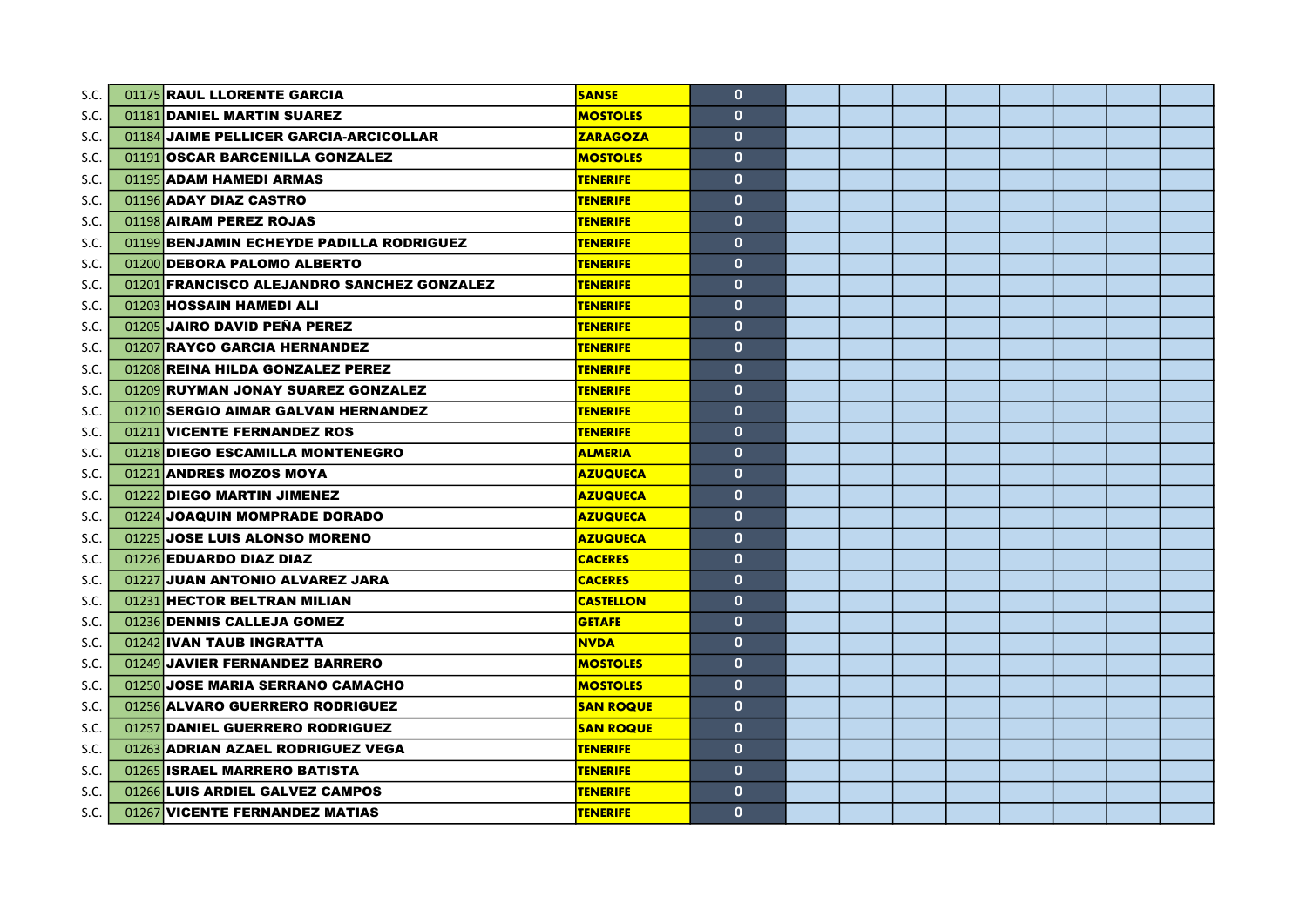| S.C. | 01268 VICTOR FERNANDEZ MATIAS        | <b>TENERIFE</b>    | $\mathbf{0}$ |  |  |  |  |
|------|--------------------------------------|--------------------|--------------|--|--|--|--|
| S.C. | 01271 JUAN CRISTOBAL CARO ROJILLAS   | <b>TOMARES</b>     | $\mathbf{0}$ |  |  |  |  |
| S.C. | 01272 MIGUEL ANGEL ESTRADA RAMIREZ   | <b>TOMARES</b>     | $\mathbf{0}$ |  |  |  |  |
| S.C. | 01273 MIGUEL RAMOS CORRALES          | <b>TOMARES</b>     | $\mathbf{0}$ |  |  |  |  |
| S.C. | 01277 DIEGO MOYA PEREZ               | <b>ZARAGOZA</b>    | $\mathbf{0}$ |  |  |  |  |
| S.C. | 01278 MIGUEL ANGEL RELLO ARIÑO       | <b>ZARAGOZA</b>    | $\mathbf{0}$ |  |  |  |  |
| S.C. | 01279 MIGUEL JAVIER LOPEZ FALO       | <b>ZARAGOZA</b>    | $\mathbf{0}$ |  |  |  |  |
| S.C. | 01280 ALVARO HERNANDEZ MARTINEZ      | <b>ALCALA</b>      | $\mathbf{0}$ |  |  |  |  |
| S.C. | 01281 DAVID ORTIZ FERNANDEZ          | <b>ALCALA</b>      | $\mathbf{0}$ |  |  |  |  |
| S.C. | 01282 FELIPE ROMERO MARTINEZ         | <b>ALCALA</b>      | $\mathbf{0}$ |  |  |  |  |
| S.C. | 01283 HUGO FERNANDEZ MARTINEZ        | <b>ALCALA</b>      | $\mathbf{0}$ |  |  |  |  |
| S.C. | 01284 IGNACIO GARCIA VIJANDE         | <b>ALCALA</b>      | $\mathbf{0}$ |  |  |  |  |
| S.C. | 01286 JAIME RODRIGUEZ JIMENEZ        | <b>ALCALA</b>      | $\mathbf{0}$ |  |  |  |  |
| S.C. | 01288 JORGE IRAOLA HERNANDEZ         | <b>ALCALA</b>      | $\mathbf{0}$ |  |  |  |  |
| S.C. | 01289 MARIO ROMERO QUEIRUGA          | <b>ALCALA</b>      | $\mathbf{0}$ |  |  |  |  |
| S.C. | 01296 ADRIAN FUENTES GARCIA          | <b>AZUQUECA</b>    | $\mathbf{0}$ |  |  |  |  |
| S.C. | 01297 AGUSTIN VELASCO VIDARTE        | <b>GETAFE</b>      | $\mathbf{0}$ |  |  |  |  |
| S.C. | 01300 ANTONIO VILLALVILLA PASTOR     | <b>AZUQUECA</b>    | $\mathbf{0}$ |  |  |  |  |
| S.C. | 01304 FRANCISCO JAVIER JIMENEZ BRAVO | <b>CACERES</b>     | $\mathbf{0}$ |  |  |  |  |
| S.C. | 01305 JOSE IVAN MAESTRE CUSTODIO     | <b>CACERES</b>     | $\mathbf{0}$ |  |  |  |  |
| S.C. | 01306 YOLANDA CURIEL LOPEZ           | <b>CACERES</b>     | $\mathbf{0}$ |  |  |  |  |
| S.C. | 01309 DANIEL ANDRES BRAOJOS          | <b>FUENLABRADA</b> | $\mathbf{0}$ |  |  |  |  |
| S.C. | 01312 JAVIER SANZ MARTIN             | <b>NVDA</b>        | $\mathbf{0}$ |  |  |  |  |
| S.C. | 01313 PEDRO JOSE FERRER OLIVER       | <b>NVDA</b>        | $\mathbf{0}$ |  |  |  |  |
| S.C. | 01316 DAVID JOSE PARLA BARROS        | <b>MADRID</b>      | $\mathbf{0}$ |  |  |  |  |
| S.C. | 01320 DARIO IGLESIAS LOPEZ           | <b>MERIDA</b>      | $\mathbf{0}$ |  |  |  |  |
| S.C. | 01321 HUGO GALLEGO GIL               | <b>MERIDA</b>      | $\mathbf{0}$ |  |  |  |  |
| S.C. | 01325 PEDRO MIGUEL IGLESIAS LOPEZ    | <b>MERIDA</b>      | $\mathbf{0}$ |  |  |  |  |
| S.C. | 01326 RAUL DOMINGO ROMERA            | <b>MERIDA</b>      | $\mathbf{0}$ |  |  |  |  |
| S.C. | 01329 SERGIO JUEZ SANCHO             | <b>MERIDA</b>      | $\mathbf{0}$ |  |  |  |  |
| S.C. | 01332 FELIX BUSTOS LOPEZ             | <b>MOSTOLES</b>    | $\mathbf{0}$ |  |  |  |  |
| S.C. | 01333 JOSE LUIS FERNANDEZ RODRIGUEZ  | <b>MALAGA</b>      | $\mathbf{0}$ |  |  |  |  |
| S.C. | 01336 ANGELA CASTRILLON PALOMO       | <b>TENERIFE</b>    | $\mathbf{0}$ |  |  |  |  |
| S.C. | 01337 VICTOR BAEZ RODRIGUEZ          | <b>TENERIFE</b>    | $\mathbf{0}$ |  |  |  |  |
| S.C. | 01339 JOSE ANTONIO GONZALEZ EXPOSITO | <b>TOMARES</b>     | $\mathbf{0}$ |  |  |  |  |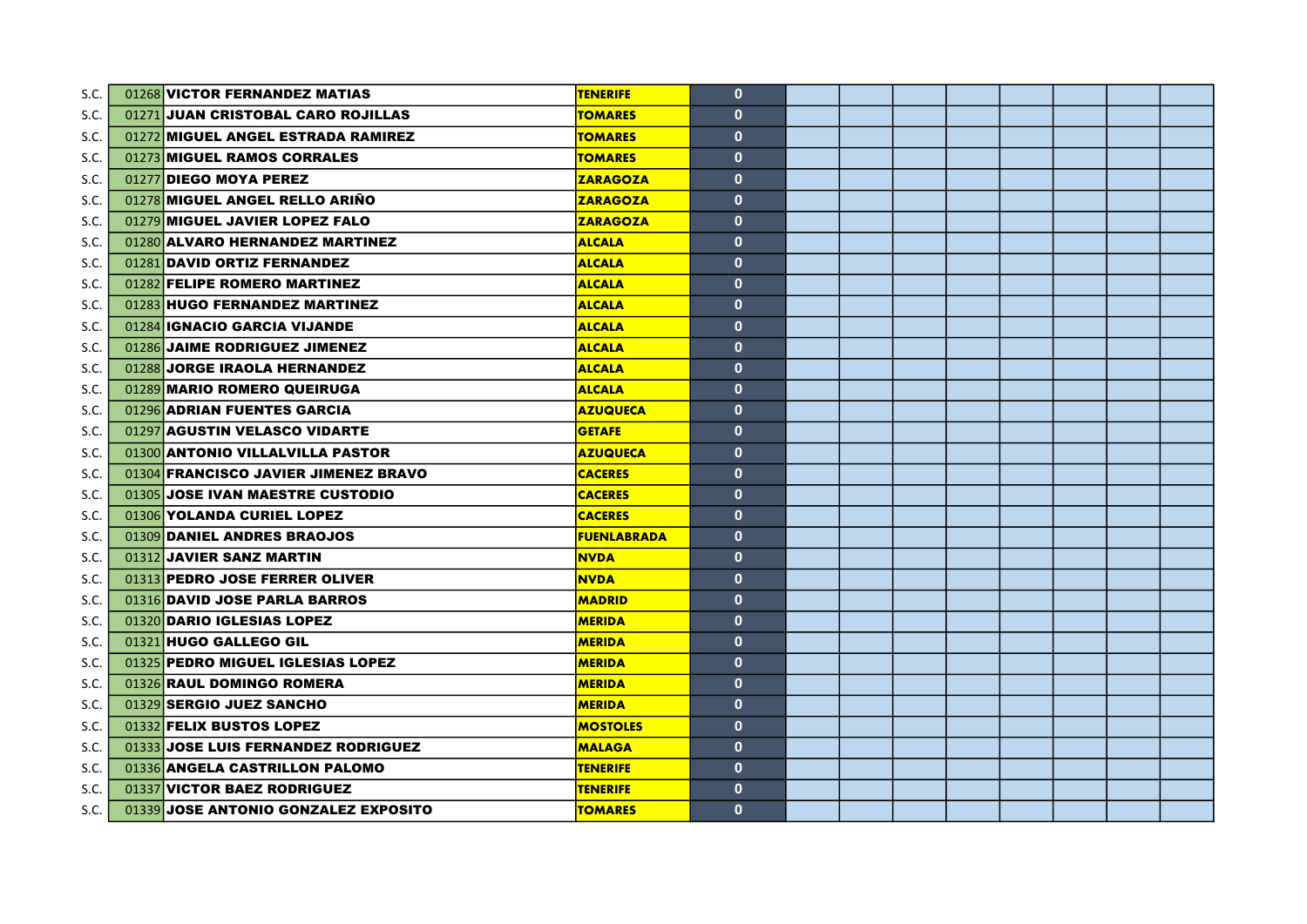| S.C. | 01341 JOSEP GONZALEZ AMBROS          | <b>VALDEMORILLO</b> | $\mathbf{0}$ |  |  |  |  |
|------|--------------------------------------|---------------------|--------------|--|--|--|--|
| S.C. | 01342 MARC GONZALEZ AMBROS           | <b>VALDEMORILLO</b> | $\mathbf{0}$ |  |  |  |  |
| S.C. | 01347 DIEGO JARNE FRANCO             | <b>ZARAGOZA</b>     | $\mathbf{0}$ |  |  |  |  |
| S.C. | 01348 JORGE JARNE FRANCO             | <b>ZARAGOZA</b>     | $\mathbf{0}$ |  |  |  |  |
| S.C. | 01352 GAEL BARRERA ROS               | <b>EL CORONIL</b>   | $\mathbf{0}$ |  |  |  |  |
| S.C. | 01353 HUGO LARA MOLINA               | <b>EL CORONIL</b>   | $\mathbf{0}$ |  |  |  |  |
| S.C. | 01354 ABEL CARRILLO DE HARO          | <b>MIJAS</b>        | $\mathbf{0}$ |  |  |  |  |
| S.C. | 01359 DAVID GONZALEZ SANTOS          | <b>MIJAS</b>        | $\mathbf{0}$ |  |  |  |  |
| S.C. | 01363 MARCELO ROMANELLI              | <b>MIJAS</b>        | $\mathbf{0}$ |  |  |  |  |
| S.C. | 01366 ADRIAN MATIAS FERRERO          | <b>ALCALA</b>       | $\mathbf{0}$ |  |  |  |  |
| S.C. | 01368 BERNARD CHUDERA UMUNNA UMUNNA  | <b>ALCALA</b>       | $\mathbf{0}$ |  |  |  |  |
| S.C. | 01370 DAVID FERNANDEZ SEGURA         | <b>ALCALA</b>       | $\mathbf{0}$ |  |  |  |  |
| S.C. | 01373 EMMANUEL MIRACLE UMUNNA UMUNNA | <b>ALCALA</b>       | $\mathbf{0}$ |  |  |  |  |
| S.C. | 01375 JAVIER ALCALDE ARAUJO          | <b>ALCALA</b>       | $\mathbf{0}$ |  |  |  |  |
| S.C. | 01377 JOSE ARJONA ROJO               | <b>ALCALA</b>       | $\mathbf{0}$ |  |  |  |  |
| S.C. | 01382 AGUSTIN CORTES MATAS           | <b>CACERES</b>      | $\mathbf{0}$ |  |  |  |  |
| S.C. | 01383 ALEJO MANCHADO ALCON           | <b>CACERES</b>      | $\mathbf{0}$ |  |  |  |  |
| S.C. | 01384 JORGE ROMERO MIRANDA           | <b>CACERES</b>      | $\mathbf{0}$ |  |  |  |  |
| S.C. | 01385 JOSE ANGEL BERMEJO ORTEGA      | <b>SAN ROQUE</b>    | $\mathbf{0}$ |  |  |  |  |
| S.C. | 01388 JOSE LUIS PALANQUES BADENAS    | <b>CASTELLON</b>    | $\mathbf{0}$ |  |  |  |  |
| S.C. | 01389 FRANCISCO GALBARRO NARANJO     | <b>EL CORONIL</b>   | $\mathbf{0}$ |  |  |  |  |
| S.C. | 01391 RAFAEL VALLE PARRILLA          | <b>EL CORONIL</b>   | $\mathbf{0}$ |  |  |  |  |
| S.C. | 01392 ANTONIO JIMENEZ PALACIN        | <b>GETAFE</b>       | $\mathbf{0}$ |  |  |  |  |
| S.C. | 01394 DANIEL BARAJAS HERRERO         | <b>GETAFE</b>       | $\mathbf{0}$ |  |  |  |  |
| S.C. | 01395 FRANCISCO IVAN SANCHEZ LAPEÑA  | <b>GETAFE</b>       | $\mathbf{0}$ |  |  |  |  |
| S.C. | 01396 JAVIER MARTIN GOMEZ            | <b>GETAFE</b>       | $\mathbf{0}$ |  |  |  |  |
| S.C. | 01397 JOSE LUIS MORATA RECUERO       | <b>GETAFE</b>       | $\mathbf{0}$ |  |  |  |  |
| S.C. | 01400 SERGIO MORATA PEREA            | <b>GETAFE</b>       | $\mathbf{0}$ |  |  |  |  |
| S.C. | 01401 ALBERTO GONZALEZ ZAPARDIEL     | <b>GUINIGUADA</b>   | $\mathbf{0}$ |  |  |  |  |
| S.C. | 01402 OLIVER BENITEZ BARRETO         | <b>GUINIGUADA</b>   | $\mathbf{0}$ |  |  |  |  |
| S.C. | 01406 DAVID RODRIGUEZ MARTINEZ       | <b>HUERCAL</b>      | $\mathbf{0}$ |  |  |  |  |
| S.C. | 01407 DAVID CHORRO ALVAREZ           | <b>NVDA</b>         | $\mathbf{0}$ |  |  |  |  |
| S.C. | 01408 FRANCISCO JOSE LOPEZ RAYA      | <b>SANSE</b>        | $\mathbf{0}$ |  |  |  |  |
| S.C. | 01411 CESAR PRIOR YAGÜE              | <b>NVDA</b>         | $\mathbf{0}$ |  |  |  |  |
| S.C. | 01412 JESUS ROMERO DE AVILA MANZANO  | <b>LA SOLANA</b>    | $\mathbf{0}$ |  |  |  |  |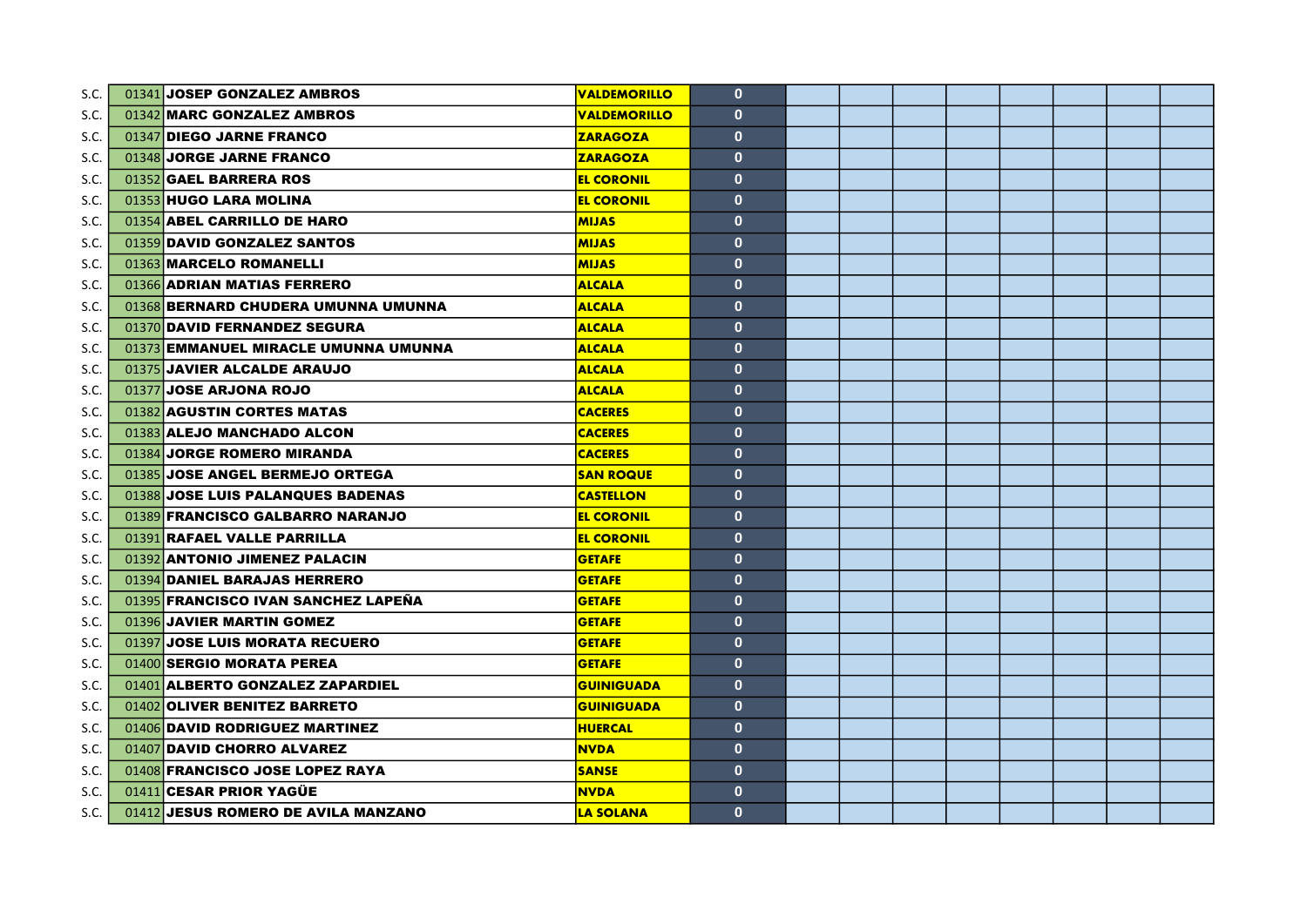| S.C. | 01413 PABLO ROMERO DE AVILA GOMEZ-PIMPOLLO | <b>LA SOLANA</b>  | $\mathbf{0}$ |  |  |  |  |
|------|--------------------------------------------|-------------------|--------------|--|--|--|--|
| S.C. | 01414 ALEJANDRO JEREZ NIÑO                 | <b>MADRID</b>     | $\mathbf{0}$ |  |  |  |  |
| S.C. | 01419 MANUEL DEL RIO CARMONA               | <b>MALAGA</b>     | $\mathbf{0}$ |  |  |  |  |
| S.C. | 01422 SALVADOR MARTIN ESCAÑO               | <b>HUERCAL</b>    | $\mathbf{0}$ |  |  |  |  |
| S.C. | 01429 SERGIO RAMIREZ HERNANDEZ             | <b>MOSTOLES</b>   | $\mathbf{0}$ |  |  |  |  |
| S.C. | 01431 DAVID FERNANDEZ MATIAS               | <b>TENERIFE</b>   | $\mathbf{0}$ |  |  |  |  |
| S.C. | 01433 MARCOS CASTRILLON PALOMO             | <b>TENERIFE</b>   | $\mathbf{0}$ |  |  |  |  |
| S.C. | 01436 LUIS MANUEL CORRALES FERNANDEZ       | <b>TOMARES</b>    | $\mathbf{0}$ |  |  |  |  |
| S.C. | 01439 FRANCISCO REJANO SANTOS              | <b>TOMARES</b>    | $\mathbf{0}$ |  |  |  |  |
| S.C. | 01440 ALEJANDRO DAVID RODRIGUEZ GONZALEZ   | <b>TENERIFE</b>   | $\mathbf{0}$ |  |  |  |  |
| S.C. | 01442 DAVID RAIMUNDEZ FRANCO               | <b>TENERIFE</b>   | $\mathbf{0}$ |  |  |  |  |
| S.C. | 01444 DAVID CONCEJIL HERRERA               | <b>ALCALA</b>     | $\mathbf{0}$ |  |  |  |  |
| S.C. | 01449 MIGUEL ANGEL PEREZ REDONDO           | <b>SAN ROQUE</b>  | $\mathbf{0}$ |  |  |  |  |
| S.C. | 01450 LUIS CARLOS MERINO MORENO            | <b>MADRID</b>     | $\mathbf{0}$ |  |  |  |  |
| S.C. | 01451 LUCA SANTOS TORRALBA                 | <b>NVDA</b>       | $\mathbf{0}$ |  |  |  |  |
| S.C. | 01452 SERGIO SALCEDO MARTINEZ              | <b>MOSTOLES</b>   | $\mathbf{0}$ |  |  |  |  |
| S.C. | 01455 DANIEL GARCIA VALLE                  | <b>MIJAS</b>      | $\mathbf{0}$ |  |  |  |  |
| S.C. | 01456 JUAN JOSE LEON PEREA                 | <b>MIJAS</b>      | $\mathbf{0}$ |  |  |  |  |
| S.C. | 01457 MIGUEL SANCHEZ EXPOSITO              | <b>MIJAS</b>      | $\mathbf{0}$ |  |  |  |  |
| S.C. | 01458 DOMINGO PEREZ TOLEDO                 | <b>MIJAS</b>      | $\mathbf{0}$ |  |  |  |  |
| S.C. | 01459 ROBERTO AZCURRA MATUZ                | <b>MIJAS</b>      | $\mathbf{0}$ |  |  |  |  |
| S.C. | 01461 ANGEL ALBERTO MAQUEDA ARISPON        | <b>MIJAS</b>      | $\mathbf{0}$ |  |  |  |  |
| S.C. | 01462 SERGIO SANCHEZ FERNANDEZ             | <b>MIJAS</b>      | $\mathbf{0}$ |  |  |  |  |
| S.C. | 01463 FRANCISCO JAVIER SANCHEZ FERNANDEZ   | <b>MIJAS</b>      | $\mathbf{0}$ |  |  |  |  |
| S.C. | 01464 ABEL SANCHEZ FERNANDEZ               | <b>MIJAS</b>      | $\mathbf{0}$ |  |  |  |  |
| S.C. | 01473 FRANCISCO ALIAS VICENTE              | <b>HUERCAL</b>    | $\mathbf{0}$ |  |  |  |  |
| S.C. | 01476 DIEGO TORAL MENDOZA                  | <b>ALCALA</b>     | $\mathbf{0}$ |  |  |  |  |
| S.C. | 01478 SANDRA MANZANO NUÑEZ                 | <b>GETAFE</b>     | $\mathbf{0}$ |  |  |  |  |
| S.C. | 01479 ADRIAN SANCHEZ FERNANDEZ             | <b>GETAFE</b>     | $\mathbf{0}$ |  |  |  |  |
| S.C. | 01480 ALEJANDRO LOPEZ MARIN                | <b>ALCALA</b>     | $\mathbf{0}$ |  |  |  |  |
| S.C. | 01483 CARLOS SANCHA SEIJAS                 | <b>ALCALA</b>     | $\mathbf{0}$ |  |  |  |  |
| S.C. | 01485 DANIEL RUIZ GARRIDO                  | <b>TOMARES</b>    | $\mathbf{0}$ |  |  |  |  |
| S.C. | 01486 DIEGO REBOLLO ENFEDAQUE              | <b>ZARAGOZA</b>   | $\mathbf{0}$ |  |  |  |  |
| S.C. | 01490 HUGO GARCIA GONZALEZ                 | <b>TENERIFE</b>   | $\mathbf{0}$ |  |  |  |  |
| S.C. | 01491 IKER LARA MOLINA                     | <b>EL CORONIL</b> | $\mathbf{0}$ |  |  |  |  |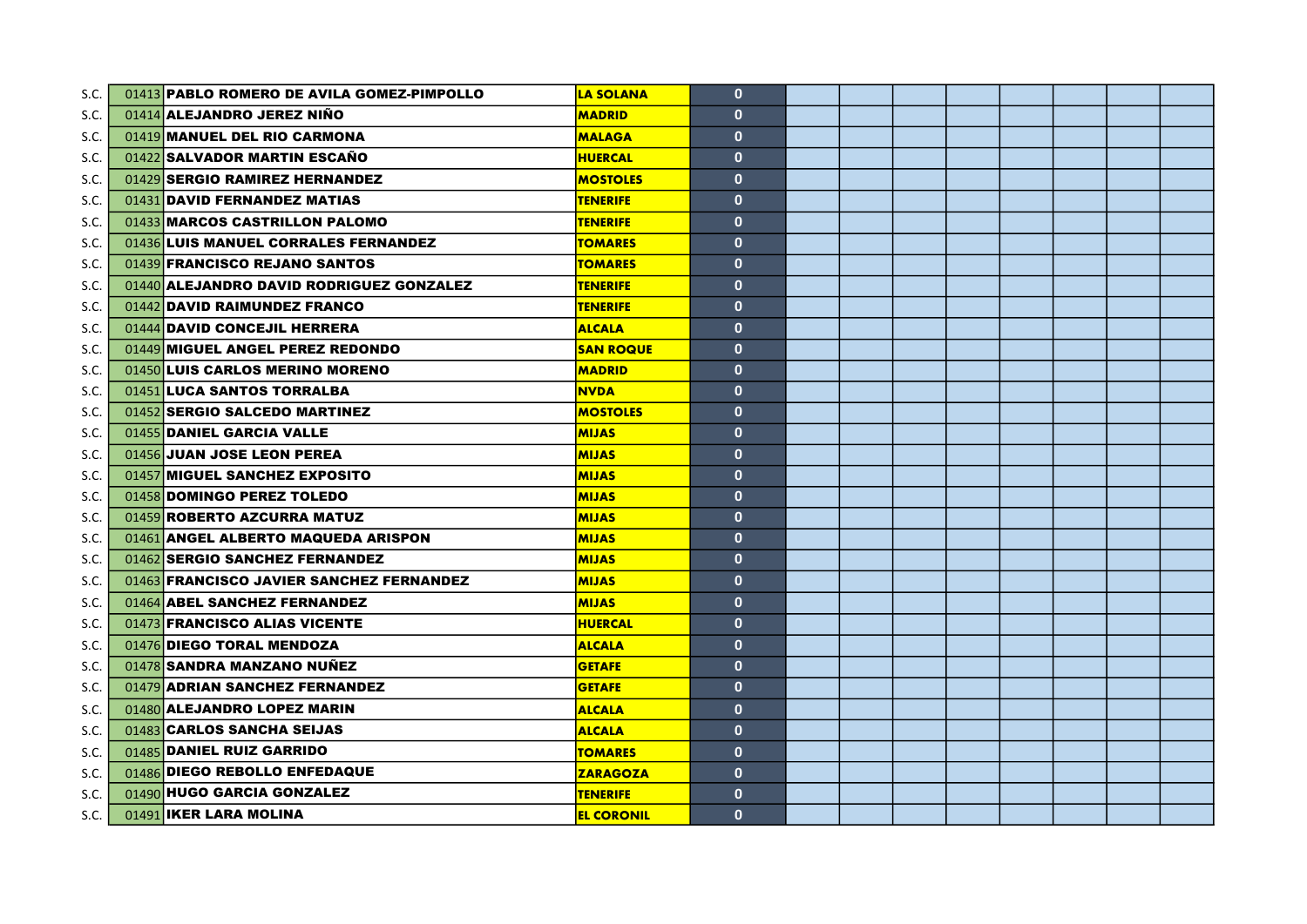| S.C. | 01494 JORGE SANCHO SÁNCHEZ                | <b>ALCALA</b>     | $\mathbf{0}$ |  |  |  |  |
|------|-------------------------------------------|-------------------|--------------|--|--|--|--|
| S.C. | 01495 LUCIANO ANTONIO RODRIGUEZ HERNANDEZ | <b>AZUQUECA</b>   | $\mathbf{0}$ |  |  |  |  |
| S.C. | 01496 MIGUEL ANGEL ESTRADA VIZUETE        | <b>TOMARES</b>    | $\mathbf{0}$ |  |  |  |  |
| S.C. | 01497 MIGUEL RAMOS MARTIN                 | <b>TOMARES</b>    | $\mathbf{0}$ |  |  |  |  |
| S.C. | 01499 PABLO ARANDA SANCHEZ                | <b>ALCALA</b>     | $\mathbf{0}$ |  |  |  |  |
| S.C. | 01500 SERGIO CHORRO PIÑA                  | <b>NVDA</b>       | $\mathbf{0}$ |  |  |  |  |
| S.C. | 01501 ALBERTO ANTONIO MARTIN RODRIGUEZ    | <b>MIJAS</b>      | $\mathbf{0}$ |  |  |  |  |
| S.C. | 01502 DAVID MARIA GONZALEZ PODADERA       | <b>MIJAS</b>      | $\mathbf{0}$ |  |  |  |  |
| S.C. | 01503 SUE MARIA GARRIDO AGUILERA          | <b>TOMARES</b>    | $\mathbf{0}$ |  |  |  |  |
| S.C. | 01504 FRANCISCO JAVIER ESTRADA CUELLO     | <u>TOMARES</u>    | $\mathbf{0}$ |  |  |  |  |
| S.C. | 01507 HUGO SALAS INDIANO                  | <b>MOSTOLES</b>   | $\mathbf{0}$ |  |  |  |  |
| S.C. | 01508 FERNANDO SANCHEZ GONZALEZ           | <b>NVDA</b>       | $\mathbf{0}$ |  |  |  |  |
| S.C. | 01513 JESUS PERNAS GARCIA                 | <b>ALCALA</b>     | $\mathbf{0}$ |  |  |  |  |
| S.C. | 01516 MIGUEL LUIS CAMAS RAMIREZ           | <b>EL CORONIL</b> | $\mathbf{0}$ |  |  |  |  |
| S.C. | 01517 RAUL SANCHEZ GOMEZ                  | <b>GETAFE</b>     | $\mathbf{0}$ |  |  |  |  |
| S.C. | 01519 DAVID HERNANDEZ DE LEON             | <b>GUINIGUADA</b> | $\mathbf{0}$ |  |  |  |  |
| S.C. | 01520 EDUARDO QUINTERO RAMIREZ            | <b>GUINIGUADA</b> | $\mathbf{0}$ |  |  |  |  |
| S.C. | 01521 OSCAR VENTURA GONZALEZ              | <b>GUINIGUADA</b> | $\mathbf{0}$ |  |  |  |  |
| S.C. | 01522 IKER MELLADO COLLADO                | <b>HUERCAL</b>    | $\mathbf{0}$ |  |  |  |  |
| S.C. | 01523 JAVIER ZAMORANO MALDONADO           | <b>HUERCAL</b>    | $\mathbf{0}$ |  |  |  |  |
| S.C. | 01524 JOSE ANTONIO AMADOR FERNANDEZ       | <b>HUERCAL</b>    | $\mathbf{0}$ |  |  |  |  |
| S.C. | 01525 JUAN FRANCISCO RABANEDA PEREZ       | <b>HUERCAL</b>    | $\mathbf{0}$ |  |  |  |  |
| S.C. | 01526 JUAN JOSE RABANEDA MELLADO          | <b>HUERCAL</b>    | $\mathbf{0}$ |  |  |  |  |
| S.C. | 01527 JUAN RAMON MAQUEDA RUIZ             | <b>HUERCAL</b>    | $\mathbf{0}$ |  |  |  |  |
| S.C. | 01528 NIEVES MAQUEDA RUIZ                 | <b>HUERCAL</b>    | $\mathbf{0}$ |  |  |  |  |
| S.C. | 01529 PABLO ZAMORANO MALDONADO            | <b>HUERCAL</b>    | $\mathbf{0}$ |  |  |  |  |
| S.C. | 01530 RAFAEL TORRES CARAVACA              | <b>HUERCAL</b>    | $\mathbf{0}$ |  |  |  |  |
| S.C. | 01531 MIGUEL ANGEL NIETO ESTEVEZ          | <b>MADRID</b>     | $\mathbf{0}$ |  |  |  |  |
| S.C. | 01534 FRANCISCO MONTENEGRO VILLANUEVA     | <b>MALAGA</b>     | $\mathbf{0}$ |  |  |  |  |
| S.C. | 01536 FRANCISCO TREJO LAVADO              | <b>MERIDA</b>     | $\mathbf{0}$ |  |  |  |  |
| S.C. | 01537 JUAN JOSE REVIRIEGO GONZALEZ        | <b>MERIDA</b>     | $\mathbf{0}$ |  |  |  |  |
| S.C. | 01538 LUIS BLANCO GARCIA                  | <b>MERIDA</b>     | $\mathbf{0}$ |  |  |  |  |
| S.C. | 01539 ALBA LEON FERNANDEZ                 | <b>MIJAS</b>      | $\mathbf{0}$ |  |  |  |  |
| S.C. | 01540 CARLOS MANUEL MARTIN RODRIGUEZ      | <b>MIJAS</b>      | $\mathbf{0}$ |  |  |  |  |
| S.C. | 01541 CHIARA BEATRIZ ROMANELLI SILVA      | <b>MIJAS</b>      | $\mathbf{0}$ |  |  |  |  |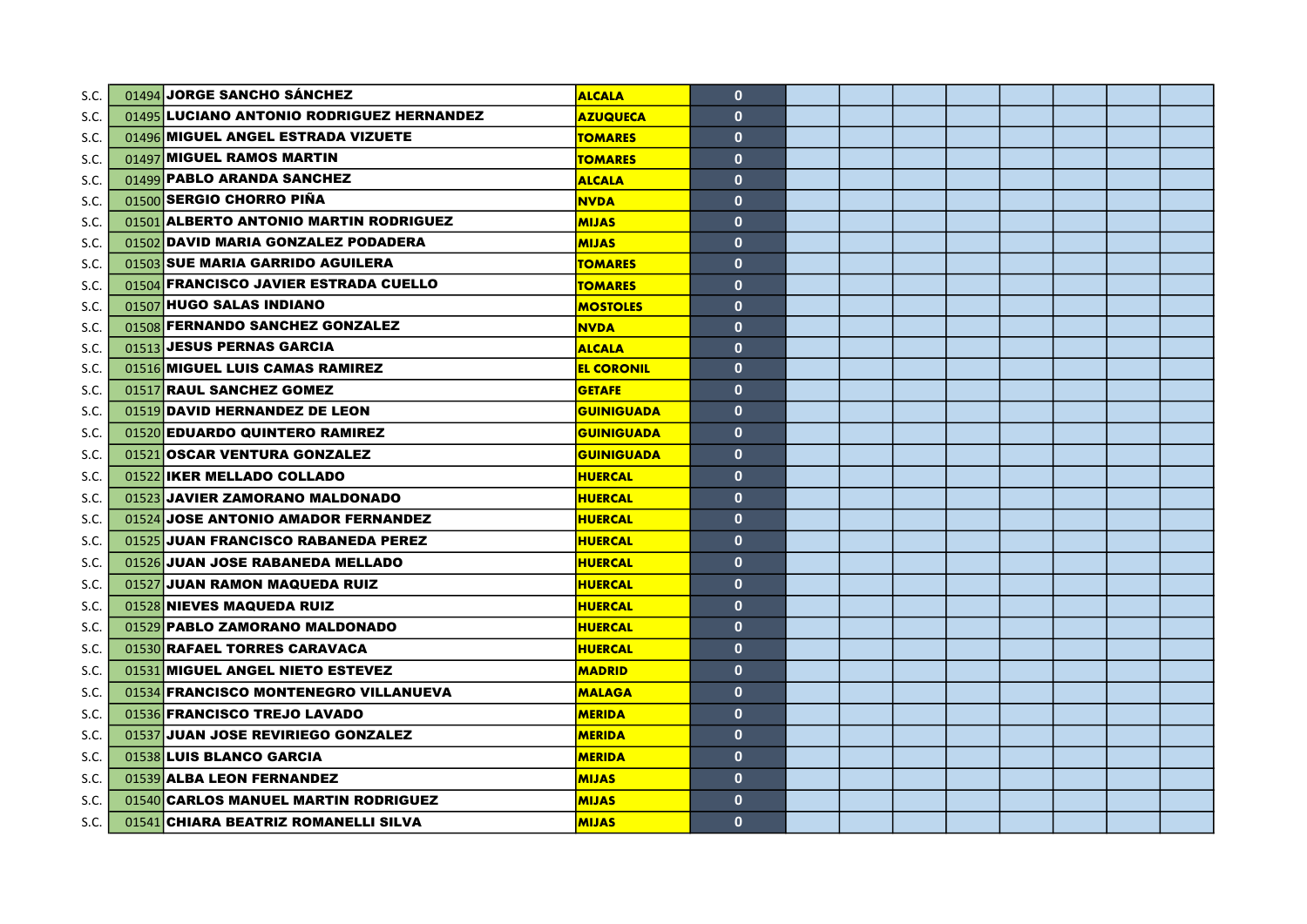| S.C. | 01542 CRISTOBAL PEREZ CORONADO         | <b>MIJAS</b>       | $\mathbf{0}$ |  |  |  |  |
|------|----------------------------------------|--------------------|--------------|--|--|--|--|
| S.C. | 01544 JOSE DAVID RAMIREZ GAMEZ         | <b>MIJAS</b>       | $\mathbf{0}$ |  |  |  |  |
| S.C. | 01547 FRANCISCO WILLIAMS PEREZ GARCIA  | <b>TENERIFE</b>    | $\mathbf{0}$ |  |  |  |  |
| S.C. | 01548 MAIKEL LOPEZ DEL PINO            | <b>TENERIFE</b>    | $\mathbf{0}$ |  |  |  |  |
| S.C. | 01549 PEDRO RAFAEL GARCIA LOPEZ        | <b>TENERIFE</b>    | $\mathbf{0}$ |  |  |  |  |
| S.C. | 01550 JUAN CARLOZ ZALDUA MARTINEZ      | <b>TOMARES</b>     | $\mathbf{0}$ |  |  |  |  |
| S.C. | 01552 MANUEL CARRETERO ALVAREZ         | <b>TOMARES</b>     | $\mathbf{0}$ |  |  |  |  |
| S.C. | 01553 CARLOS VICENTE ESPADA FERRANDIZ  | <b>VALENCIA</b>    | $\mathbf{0}$ |  |  |  |  |
| S.C. | 01554 FRANCISCO JAVIER REBOLLO TEIRA   | <b>ZARAGOZA</b>    | $\mathbf{0}$ |  |  |  |  |
| S.C. | 01555 DAVID MARQUES VALDEOLIVAS        | <b>VALENCIA</b>    | $\mathbf{0}$ |  |  |  |  |
| S.C. | 01557 JUAN TORRES REBOLLO              | <b>MOSTOLES</b>    | $\mathbf{0}$ |  |  |  |  |
| S.C. | 01558 RAYCO MENDOZA CARRILLO           | <b>TENERIFE</b>    | $\mathbf{0}$ |  |  |  |  |
| S.C. | 01559 NICOLAS TORRES PACHECO           | <b>CACERES</b>     | $\mathbf{0}$ |  |  |  |  |
| S.C. | 01561 DIEGO RUIZ CERDAN                | <b>FUENLABRADA</b> | $\mathbf{0}$ |  |  |  |  |
| S.C. | 01562 MARIO RUIZ CERDAN                | <b>FUENLABRADA</b> | $\mathbf{0}$ |  |  |  |  |
| S.C. | 01563 JOSE MANUEL MARTIN CUENCA        | <b>GETAFE</b>      | $\mathbf{0}$ |  |  |  |  |
| S.C. | 01564 MARLON FELIPE SUAREZ OSPINA      | <b>MIJAS</b>       | $\mathbf{0}$ |  |  |  |  |
| S.C. | 01565 VERONICA RITA SILVA DE LIMA      | <b>MIJAS</b>       | $\mathbf{0}$ |  |  |  |  |
| S.C. | 01566 AARON MOYA DE LAS HERAS          | <b>SANSE</b>       | $\mathbf{0}$ |  |  |  |  |
| S.C. | 01567 ALBERTO GUERRA MUÑOZ             | <b>SANSE</b>       | $\mathbf{0}$ |  |  |  |  |
| S.C. | 01568 ANGEL LUIS FERNANDEZ REDONDO     | <b>SANSE</b>       | $\mathbf{0}$ |  |  |  |  |
| S.C. | 01569 ARMANDO GIL ROSARIO              | <b>SANSE</b>       | $\mathbf{0}$ |  |  |  |  |
| S.C. | 01570 FRANCISCO JAVIER ANAYA RODRIGUEZ | <b>SANSE</b>       | $\mathbf{0}$ |  |  |  |  |
| S.C. | 01571 ISABEL MARIA ANAYA CAMACHO       | <b>SANSE</b>       | $\mathbf{0}$ |  |  |  |  |
| S.C. | 01572 JAVIER CALVO PORTAL              | <b>SANSE</b>       | $\mathbf{0}$ |  |  |  |  |
| S.C. | 01573 MANUEL GONZALEZ BRITO            | <b>SANSE</b>       | $\mathbf{0}$ |  |  |  |  |
| S.C. | 01574 MIGUEL LLORENTE GARCIA           | <b>SANSE</b>       | $\mathbf{0}$ |  |  |  |  |
| S.C. | 01575 RUBEN FERNANDEZ GABALDON         | <b>SANSE</b>       | $\mathbf{0}$ |  |  |  |  |
| S.C. | 01577 VICTOR MARTINEZ MUÑOZ            | <b>MERIDA</b>      | $\mathbf{0}$ |  |  |  |  |
| S.C. | 01578 BERNARDO GARCIA LOZANO           | <b>CAMPAMENTO</b>  | $\mathbf{0}$ |  |  |  |  |
| S.C. | 01579 MIGUEL CARAVACA CABEZA           | <b>CAMPAMENTO</b>  | $\mathbf{0}$ |  |  |  |  |
| S.C. | 01580 RUBEN GARCIA HERNANDEZ           | <b>ALCALA</b>      | $\mathbf{0}$ |  |  |  |  |
| S.C. | 01581 SERGIO GOMEZ MENDOZA             | <b>ALCALA</b>      | $\mathbf{0}$ |  |  |  |  |
| S.C. | 01582 JAIME GARCIA EXPOSITO            | <b>HUERCAL</b>     | $\mathbf{0}$ |  |  |  |  |